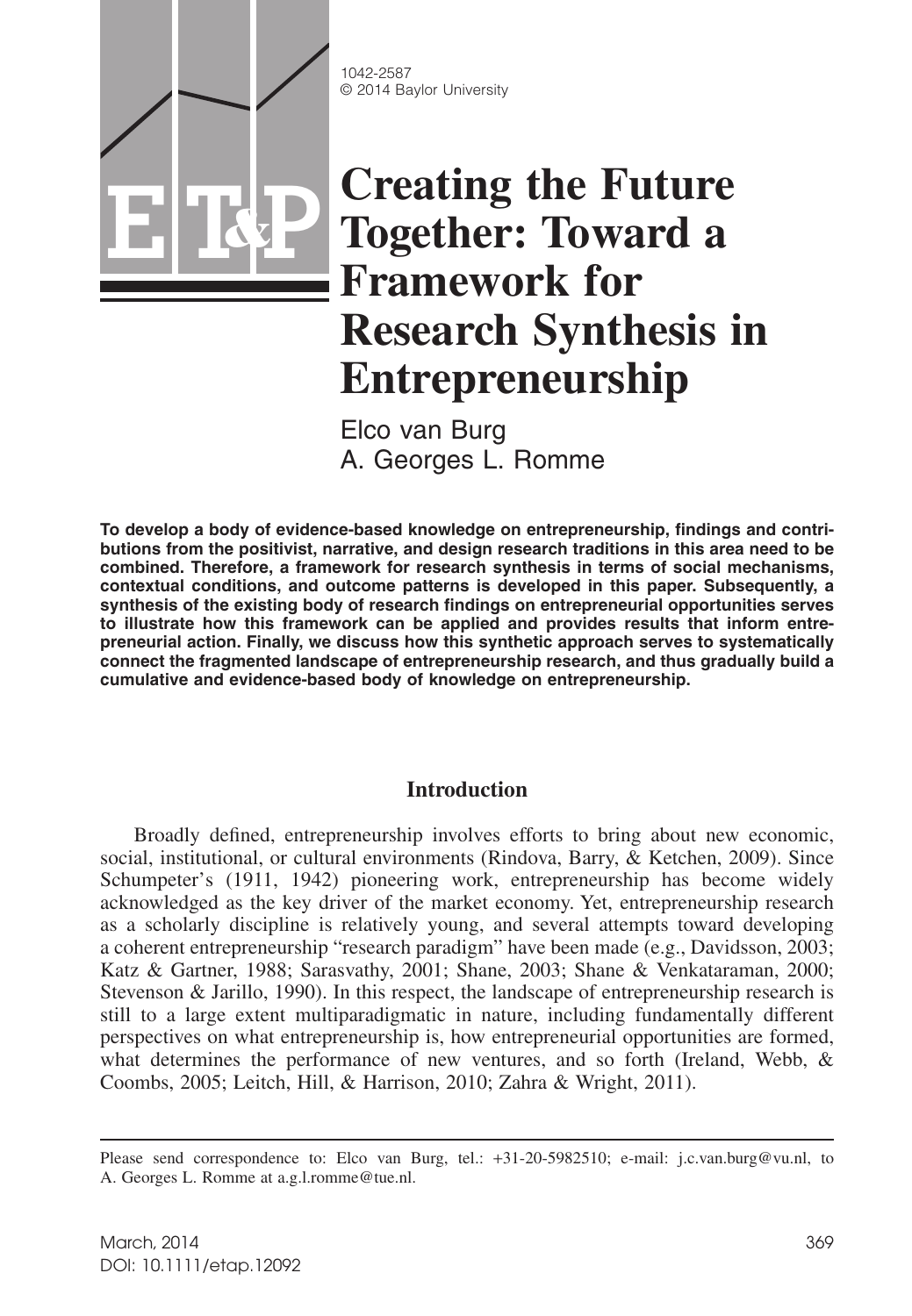This results in widespread confusion and frustration among entrepreneurship researchers regarding the lack of convergence toward a single paradigm and the continuing lack of definitional clarity (Davidsson, 2008; Ireland et al., 2005). Shane's (2012) and Venkataraman, Sarasvathy, Dew, and Forster's (2012) reflections on the 2010 Academy of Management Review decade award for their article "*The promise of entrepreneurship as a field of research*" (Shane & Venkataraman, 2000), as well as the subsequent debate, illustrate the disagreement on key paradigmatic issues among prominent entrepreneurship researchers. These differences are not only academic in nature, but also have profound practical implications. For instance, the narrative–constructivist notion of transformation implies that entrepreneurs should focus on acting and experimenting rather than trying to predict the future, as they cannot acquire valid knowledge about uncertain and partly unknowable environments (e.g., Sarasvathy, 2001; Venkataraman et al., 2012). By contrast, other researchers advocate that entrepreneurs should predict carefully, using comprehensive analysis and systematic procedures, before engaging in entrepreneurial activities (e.g., Delmar & Shane, 2003).

Fundamentally different perspectives on the phenomenon of entrepreneurship together may provide a deeper and broader understanding than any single perspective can do. However, different ontological and epistemological points of view are also difficult to reconcile and may have diverging implications (Alvarez & Barney, 2010; Leitch et al., 2010). In this paper, we seek to respect the distinct research paradigms currently existing in the field of entrepreneurship, rather than attempt to reconcile highly different assumptions. We start from the idea that the future development of the field of entrepreneurship, as a body of evidence-based knowledge, largely depends on building platforms for communication and collaboration across different paradigms as well as across the practice–academia divide (cf. Argyris, Putnam, & McLain Smith, 1985; Frese, Bausch, Schmidt, Strauch, & Kabst, 2012; Romme, 2003; Rousseau, 2012). In this paper, we draw on the literature on mechanism-based explanations (e.g., Gross, 2009; Hedström & Ylikoski, 2010; Pajunen, 2008) to introduce a mechanism-based research synthesis framework that involves outcome patterns, mechanisms, and contextual conditions. Moreover, we illustrate how this framework can synthesize research across different entrepreneurship paradigms.

This paper contributes to the literature on entrepreneurship research methods (e.g., Davidsson, 2008; Frese et al., 2012; Ireland et al., 2005) as well as the literature on balancing the scientific and practical utility of research (Corley & Gioia, 2011; Van de Ven, 2007; Van de Ven & Johnson, 2006), by developing a coherent approach that enhances the practical relevance of scholarly work. Defining and developing a research synthesis framework is essential to this endeavor. The framework developed in this paper serves to review and synthesize a dispersed body of research evidence in terms of outcome patterns, contextual conditions, and social mechanisms. As such, this paper may also spur a dialogue on the plurality of the entrepreneurship field's ontology, epistemology, and research methods, and thus advance it as a scholarly discipline *and* professional practice.

The argument is organized as follows. First, we discuss three modes of studying entrepreneurship that have emerged in the literature: the positivist, narrative, and design research mode. Subsequently, a mechanism-based framework for research synthesis across the three research modes is introduced. A synthesis of the fragmented body of literature on opportunity perception, exploration, and exploitation then serves to demonstrate how this framework can be applied and can result in actionable insights. Finally, we discuss how the research synthesis framework developed in this paper serves to connect entrepreneurship theory and practice in a more systematic manner, in order to build a cumulative body of knowledge on entrepreneurship.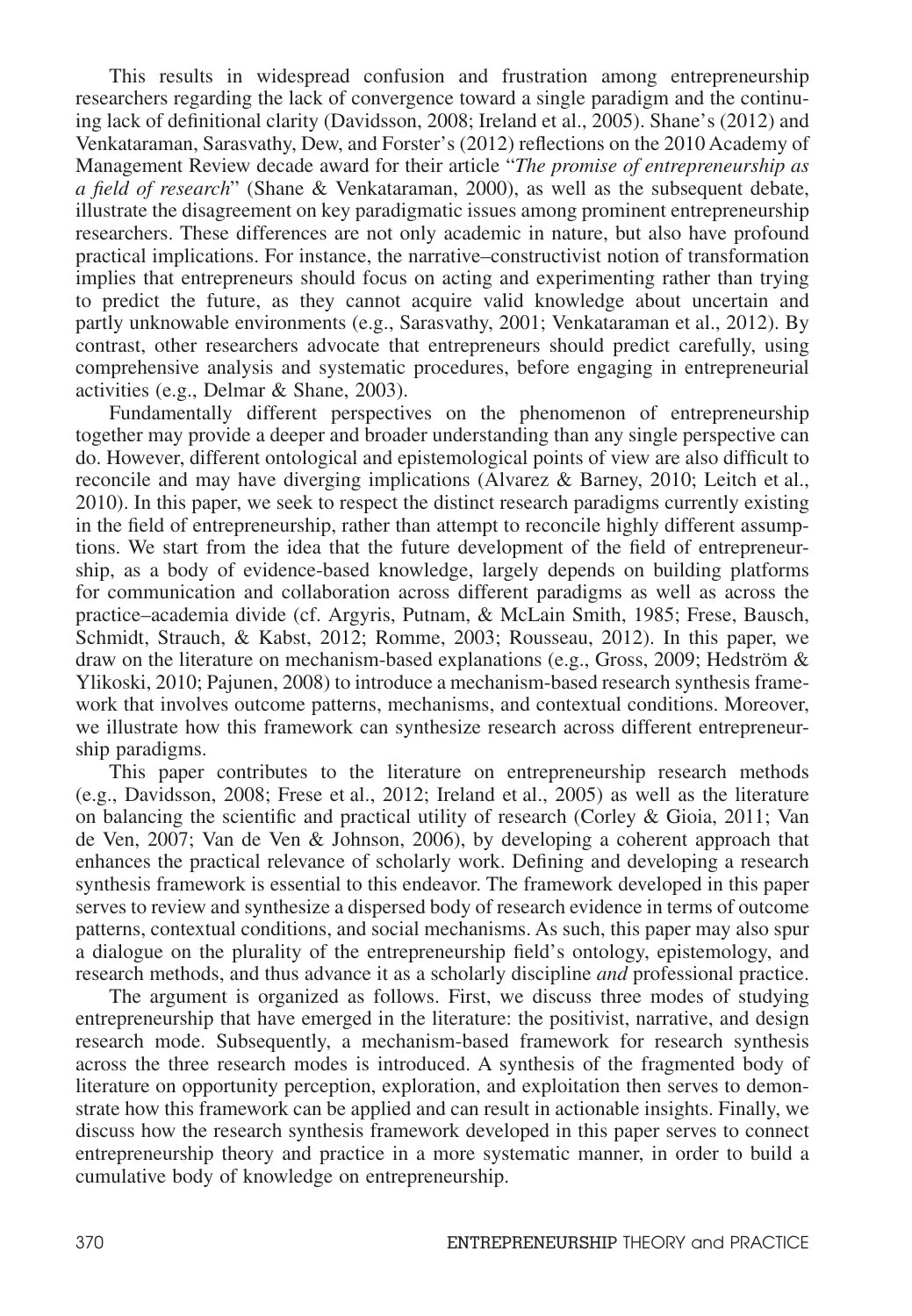#### **Three Modes of Entrepreneurship Research**

The field of entrepreneurship research is multidisciplinary and pluralistic in nature. It is multidisciplinary in terms of the economic, psychological, sociological, and other theories and methods it draws upon. More importantly, the pluralistic nature of the current landscape of entrepreneurship research arises from three very different modes of engaging in entrepreneurship research, labeled here as the positivist, narrative, and design mode. Table 1 outlines the main differences and complementarities of these research modes.

The *positivist* research mode starts from a representational view of knowledge, and looks at entrepreneurial phenomena as (relatively objective) empirical objects with

## Table 1

Three Modes of Engaging in Entrepreneurship Research (adapted from Romme, 2003)

|                       | Positivist mode                                                                                                                                                                                                                                                               | Narrative mode                                                                                                                                                                                                                                                    | Design mode                                                                                                                                                                                                                                                                                          |
|-----------------------|-------------------------------------------------------------------------------------------------------------------------------------------------------------------------------------------------------------------------------------------------------------------------------|-------------------------------------------------------------------------------------------------------------------------------------------------------------------------------------------------------------------------------------------------------------------|------------------------------------------------------------------------------------------------------------------------------------------------------------------------------------------------------------------------------------------------------------------------------------------------------|
| Purpose               | Understand entrepreneurship on the<br>basis of consensual objectivity, by<br>uncovering general conditions and<br>patterns from empirical data<br>(cf. Aristotle's episteme).                                                                                                 | Portray, understand, and critically<br>reflect on the values, experience,<br>and imagination of entrepreneurs,<br>also in relation to the economic,<br>social, and cultural environments<br>they operate in (cf. Aristotle's<br>phronesis).                       | Train, advise, and help entrepreneurs<br>and their stakeholders in their<br>endeavor to create value and<br>newness (cf. Aristotle's techne).                                                                                                                                                        |
| Role model            | Natural sciences (e.g., physics) and<br>other disciplines that have adopted<br>the positivist approach (e.g.,<br>economics).                                                                                                                                                  | Humanities (e.g., aesthetics,<br>hermeneutics, cultural studies,<br>literature, philosophy) and arts<br>(e.g., sculpture, painting,<br>languages).                                                                                                                | Design and engineering disciplines<br>(e.g., architecture, aeronautical<br>engineering, computer science).                                                                                                                                                                                           |
| View of<br>knowledge  | Representational: knowledge<br>represents the world as it is.                                                                                                                                                                                                                 | Constructivist and narrative: all<br>knowledge arises from what<br>entrepreneurs and their<br>stakeholders think and say about<br>the world.                                                                                                                      | Pragmatic: knowledge is primarily<br>developed to serve (creative)<br>action by entrepreneurs and their<br>stakeholders.                                                                                                                                                                             |
| Nature of<br>thinking | Descriptive and analytic: driven by<br>a search for general and valid<br>knowledge.                                                                                                                                                                                           | Imaginative, critical and reflexive:<br>appreciating complexity is given<br>precedence over the goal of<br>achieving general knowledge.                                                                                                                           | Normative and synthetic: driven<br>by intentions and purposes and<br>inspired by ideal solutions<br>(ideation).                                                                                                                                                                                      |
| Research<br>focus     | Entrepreneurial phenomena as<br>empirical objects (cf. facts) with<br>well-defined descriptive properties<br>that can be observed from an<br>outsider position.                                                                                                               | Entrepreneurial action and<br>sensemaking (in their broader<br>contexts) as genuinely creative<br>acts.                                                                                                                                                           | Entrepreneurial processes and<br>outcomes as artifacts with<br>descriptive as well as imperative<br>(possibly ill-defined) properties.                                                                                                                                                               |
|                       | Describe and explain these empirical<br>objects in terms of general causal<br>relationships among variables<br>(hypotheses); collect quantitative<br>data and use inferential statistics to<br>test hypotheses. Conclusions stay<br>within the boundaries of the<br>analysis. | Interpret and assess particular<br>entrepreneurship narratives in their<br>specific contexts: Do they involve<br>radical shifts in thinking,<br>legitimacy problems, fair<br>outcomes, and so forth?<br>Conclusions may go beyond<br>the boundaries of the study. | Develop principles ("real helps"<br>for entrepreneurs) by observing<br>experienced entrepreneurs in<br>action, reading their diaries, etc.;<br>then extract and codify principles<br>to develop pragmatic tools and<br>mechanisms that can possibly<br>be refined in the laboratory or<br>classroom. |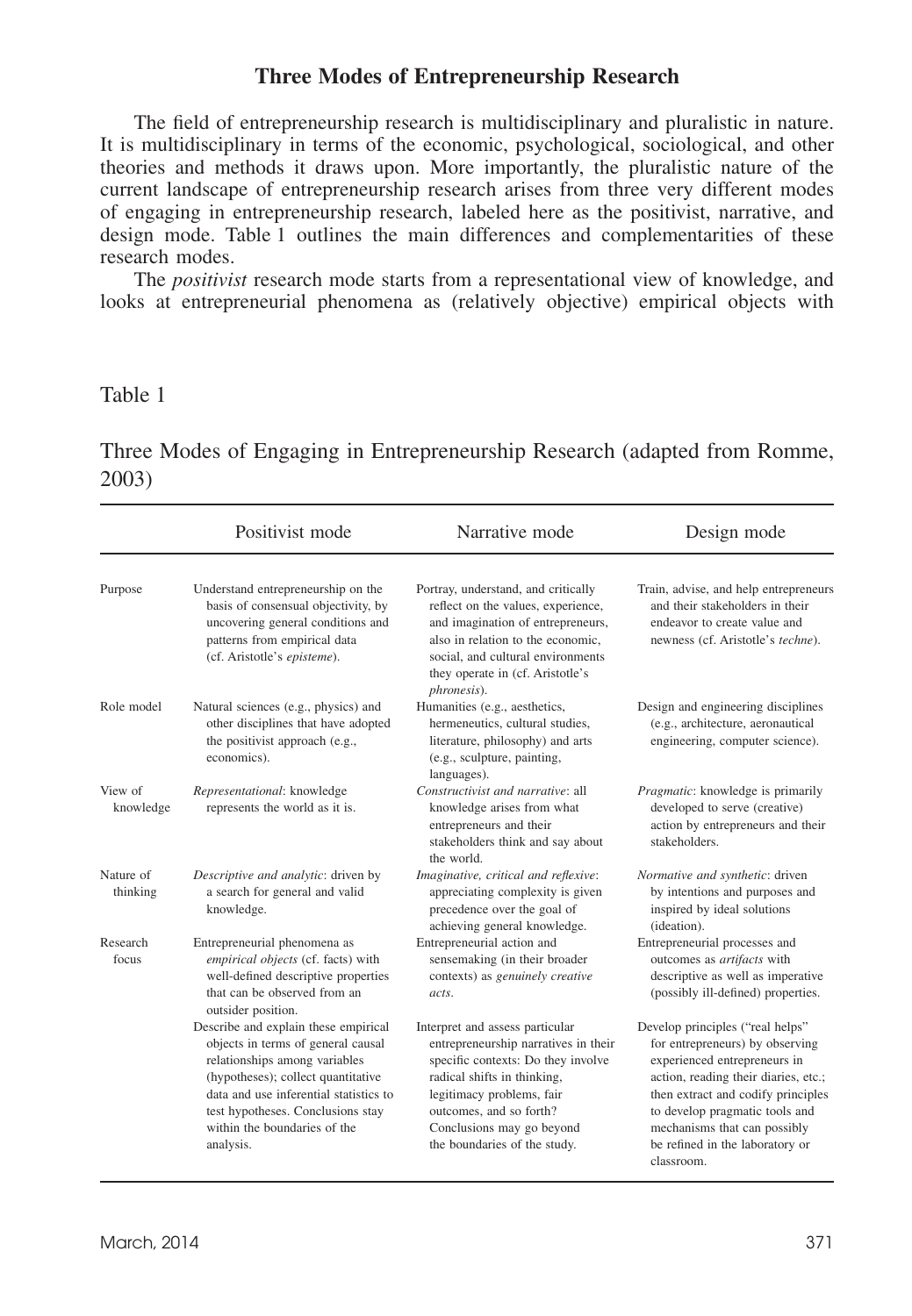well-defined descriptive properties studied from an outsider position (e.g., Davidsson, 2008; Katz & Gartner, 1988). Shane and Venkataraman's (2000) seminal paper exemplifies the positivist mode by staking out a distinctive territory for entrepreneurship (with the opportunity–entrepreneur nexus as a key notion) that essentially draws on mainstream social science. Most entrepreneurship studies published in leading journals draw on positivism, by emphasizing hypothesis testing, inferential statistics, and internal validity (e.g., Coviello & Jones, 2004; Haber & Reichel, 2007; Hoskisson, Covin, Volberda, & Johnson, 2011; Welter, 2011).

The *narrative* mode draws on a constructivist view of knowledge, assuming it is impossible to establish objective knowledge as all knowledge arises from how entrepreneurs and their stakeholders make sense of the world (Cornelissen & Clarke, 2010; Leitch et al., 2010). The nature of scholarly thinking here is imaginative, critical, and reflexive in order to cultivate a critical sensitivity to hidden assumptions (Chia, 1996; Gartner, 2007a, 2007b). Therefore, studies drawing on the narrative mode typically focus on qualitative data, for example in the form of case studies or grounded theory development. Whereas the positivist mode emphasizes processes at the level of either the individual entrepreneur or the configuration of the social context and institutional outcomes (Cornelissen & Clarke), researchers drawing on the narrative mode acknowledge the complexity of entrepreneurial action and sensemaking in its broader context (e.g., Downing, 2005; Garud & Karnøe, 2003; Hjorth & Steyaert, 2005). As such, a key notion in the narrative tradition is the notion of (entrepreneurial) action and sensemaking as genuinely creative acts (e.g., Berglund, 2007; Chiles, Bluedorn, & Gupta, 2007; Foss, Klein, Kor, & Mahoney, 2008; Sarasvathy & Dew, 2005). Appreciating the authenticity and complexity of these acts is thus given precedence over the goal of achieving general knowledge. An example of this type of work is Garud and Karnøe's study of technology entrepreneurship in the area of wind turbines in Denmark and the United States.

The *design* mode draws on Herbert Simon's (1996) notion of a science of the artificial, implying that entrepreneurial behavior and outcomes are considered as largely artificial (i.e., human made) in nature (Sarasvathy, 2004). As such, entrepreneurial behavior and accomplishments are considered as tangible or intangible *artifacts* with descriptive as well as imperative (although possibly ill-defined) properties. Consequently, entrepreneurship researchers need to "actually observe experienced entrepreneurs in action, read their diaries, examine their documents and sit in on negotiations" and then "extract and codify the 'real helps' of entrepreneurial thought and action" (Sarasvathy  $\&$ Venkataraman, 2011, p. 130) to develop pragmatic tools and mechanisms that can possibly be refined in experimental work. The rise of "scientific" positivism almost completely drove the design mode from the agenda of business schools (Simon), but design thinking and research have recently been regaining momentum among entrepreneurship researchers (e.g., Dew, Read, Sarasvathy, & Wiltbank, 2009; Sarasvathy, 2003, 2004; Van Burg, Romme, Gilsing, & Reymen, 2008; Venkataraman et al., 2012). Although the initial work of Simon is often considered as having a strong positivist stance, the design research discourse has subsequently developed into a research mode that focuses on how people construct tangible and intangible artifacts that embrace both positivist and constructivist approaches (Cross, 2001; Romme, 2003). Table 1 provides a more detailed account of each research mode.

As can be inferred from Table 1, each research mode may share characteristics with another one. For example, studies drawing on the design mode often also draw on constructivist perspectives on knowledge (e.g., Dew et al., 2009; Van Burg et al., 2008) that are at the center of the narrative perspective. However, the overall purpose of design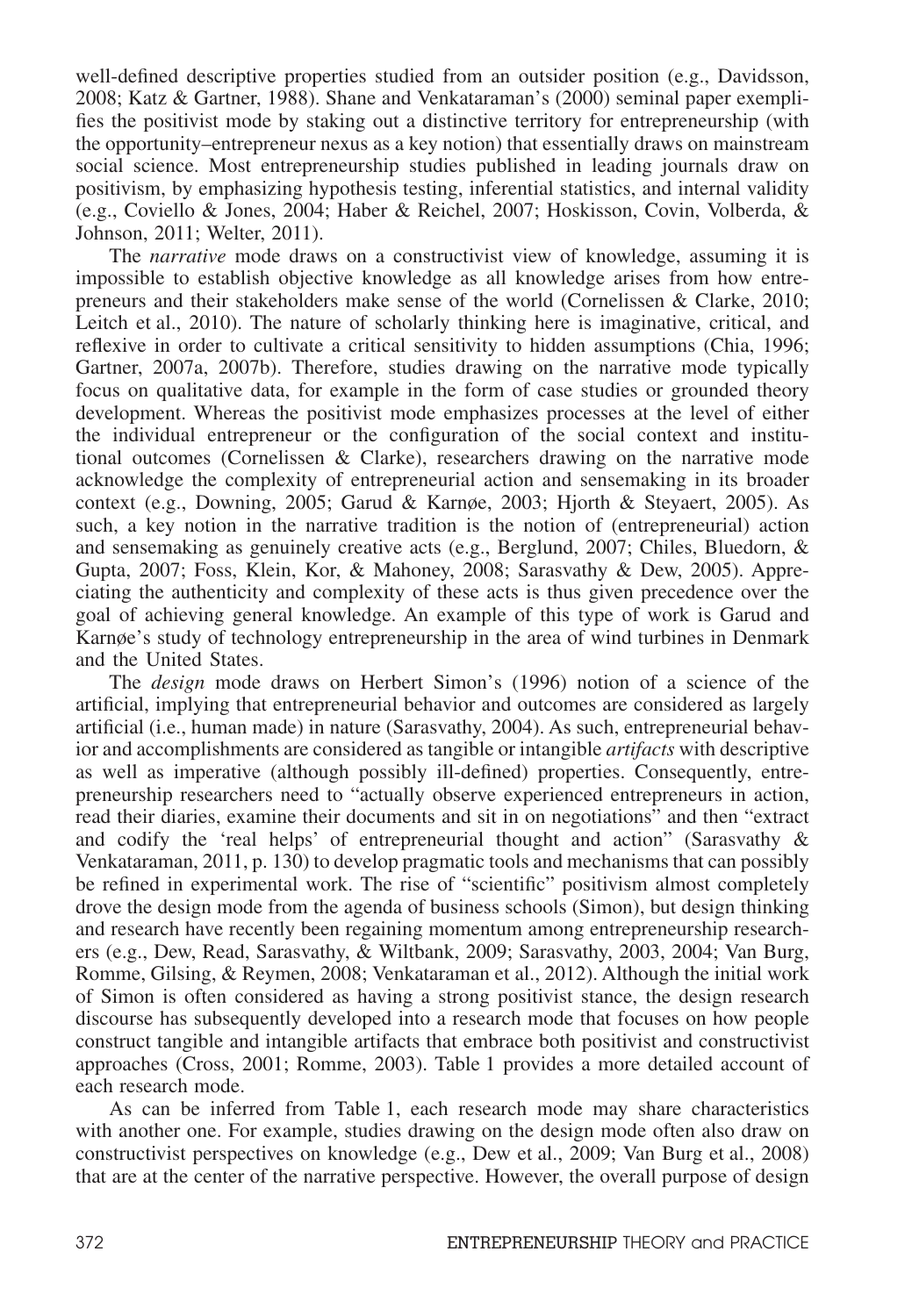research is a pragmatic one (i.e., to develop actionable knowledge), whereas the main purpose of narrative research is to portray and critically reflect. The overall purpose driving each research mode strongly affects the assumptions made about what scholarly knowledge is, how to engage in research, and so forth (see Table 1).

In this respect, each research mode can be linked to one of the "intellectual" virtues or modes identified by Aristotle: episteme, techne, and phronesis. Following Flyvbjerg (2001), the intellectual mode of *episteme* draws on universal, invariable, and contextindependent knowledge and seeks to uncover universal truths (e.g., about entrepreneurship). Episteme thus thrives on the positivist idea that knowledge represents reality, and as such, it draws on denotative statements regarding the world as it is. Evidently, the mainstream positivist mode in entrepreneurship research largely exploits and advances the intellectual mode of episteme. By contrast, the narrative mode mainly draws on *phronesis*, which involves discussing and questioning the values and strategies enacted in a particular setting (e.g., the values and strategy that drive a new venture). A key role of phronesis thus is to provide concrete examples and detailed narratives of the ways in which power and values work in organizational settings (Cairns  $\&$  S<sup>iliwa</sup>, 2008; Flyvbjerg). Finally, *techne* refers to pragmatic, variable, and context-dependent knowledge that is highly instrumental (Flyvbjerg), for example, in getting a new venture started. This is the intellectual mode that is strongly developed among experienced entrepreneurs, who leverage their own expertise and competences and get things done in a pragmatic "can do" manner (cf. Sarasvathy, 2001).

Aristotle's three intellectual modes appear to be essential and complementary assets to any attempt to create an integrated body of scholarly *and* pragmatic knowledge on entrepreneurship. Consequently, the three research modes outlined in Table 1 can be positioned as complementary resources in an integrated body of knowledge. This raises the question how research findings arising from the positivist, narrative, and design modes can be combined in a cumulative body of knowledge on entrepreneurship.

## **Mechanism-Based Research Synthesis**

The future development of the field of entrepreneurship largely depends on efforts to combine and synthesize contributions from all three modes in Table 1, to be able to develop a body of evidence-based and actionable knowledge. In this section, we describe a framework for research synthesis. In doing so, we seek to respect the uniqueness and integrity of each of the three modes outlined in Table 1, rather than comparing and possibly integrating them.

The literature on evidence-based management, and more recently evidence-based entrepreneurship, has been advocating the adoption of systematic review and research synthesis methods (e.g., Denyer & Tranfield, 2006; Denyer, Tranfield, & Van Aken, 2008; Rousseau, 2006; Rousseau, Manning, & Denyer, 2008) and quantitative meta-analyses (Frese et al., 2012). Briner and Denyer (2012) recently argued that systematic review and research synthesis tools can be distinguished from prevailing practices of reviewing and summarizing existing knowledge in management—such as in textbooks for students, literature review sections in empirical studies, or papers focusing on literature review. The latter practices tend to motivate reviewers to be very selective and emphasize "what is known" rather than "what is not known"; reviewers also tend to cherry-pick particular findings or observations, possibly producing distorted views about the body of knowledge reviewed (Briner & Denyer; Geyskens, Krishnan, Steenkamp, & Cunha, 2009).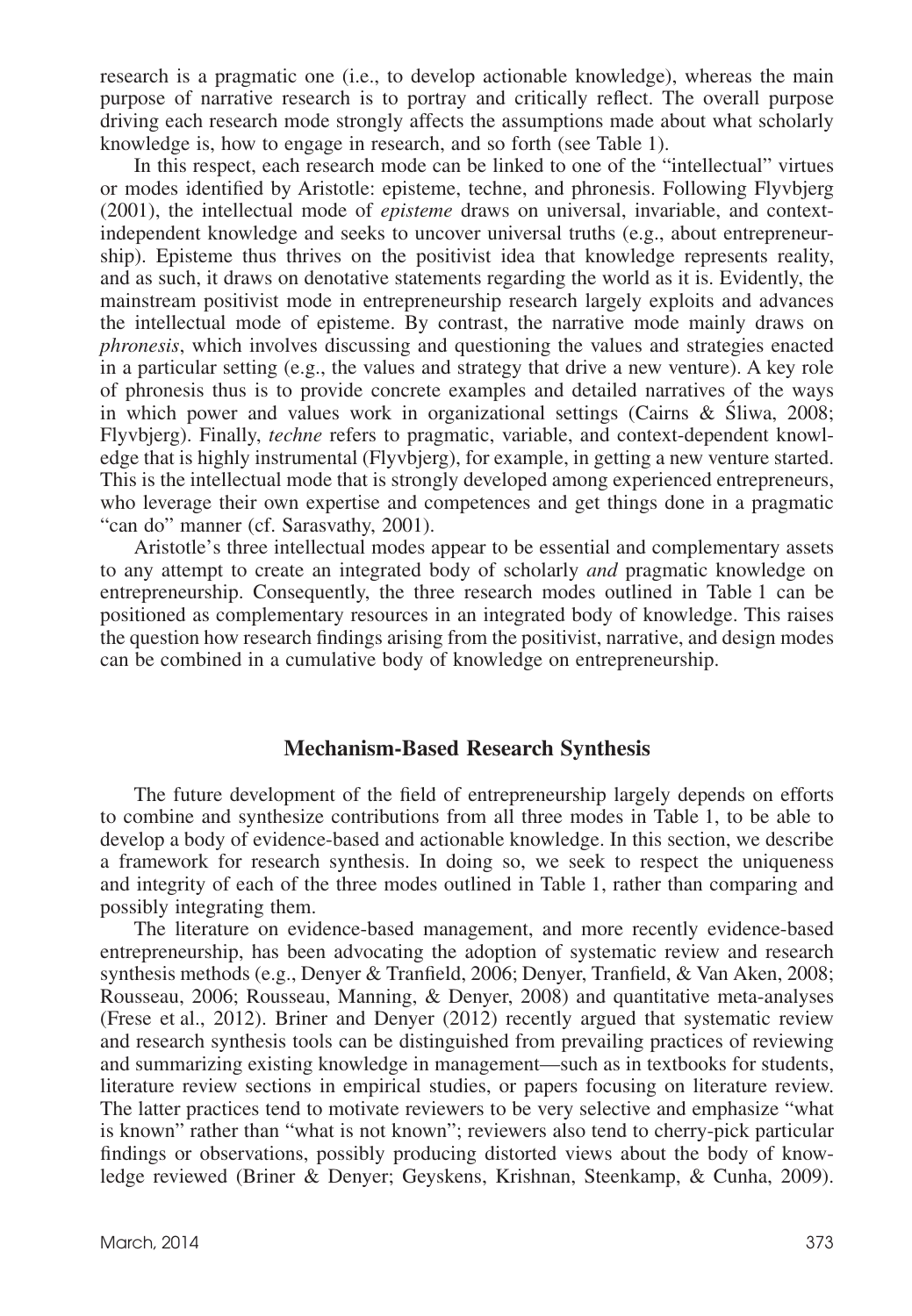Therefore, systematic review and research synthesis methods should be instrumental in synthesizing the literature by drawing on systematic and transparent procedures (Briner & Denyer).

Quantitative meta-analysis serves to systematically accumulate evidence by establishing the effects that are repeatedly observed and cancelling out weaknesses of individual studies, but there always remains a gap between knowledge and action (Frese et al., 2012). Essentially, a meta-analysis can deliver well-validated and tested *predictions* of a phenomenon as the regular outcome of the presence/absence of a number of antecedents, without *explaining* why this phenomenon occurs (cf. Hedström & Ylikoski, 2010; Woodward, 2003). Here, qualitative review and research synthesis protocols, as extensively described and discussed elsewhere (e.g., Denyer & Tranfield, 2006; Denyer et al., 2008; Tranfield, Denyer, & Smart, 2003), have a key complementary role in explaining the contextual contingencies and mechanisms through which particular experiences, perceptions, actions, or interventions generate regular or irregular outcomes (Briner & Denyer, 2012). Therefore, we draw on mechanism-based explanation to develop a broadly applicable perspective on research synthesis in entrepreneurship.

A large and growing body of literature in a wide range of disciplines, ranging from biology to sociology and economics, draws on the "mechanism" notion to explain phenomena (Hedström & Ylikoski, 2010). Basically, mechanisms are defined as something that explains why a certain outcome is produced in a particular context. For instance, organization theorists use the mechanism of "escalation of commitment" to explain ongoing investments in a failing course of action (Pajunen, 2008), and mechanism-based explanations have also gained some foothold elsewhere in management and organization studies (Anderson et al., 2006; Davis & Marquis, 2005; Durand & Vaara, 2009; Pajunen; Pentland, 1999). In particular, studies drawing on a critical realist perspective (cf. Bhaskar, 1978; Sayer, 2000) have used the notion of mechanism to bridge and accumulate insights from different philosophical perspectives (Kwan & Tsang, 2001; Miller & Tsang, 2011; Reed, 2008; Tsoukas, 1989). This focus on abstract mechanisms is relatively agnostic about the nature of social action (Gross, 2009) and thus can steer a path between positivist, narrative, and design perspectives on research.

In the remainder of this paper, we therefore start from the idea that research synthesis serves to identify mechanisms within different studies and establish the context in which they produce a particular outcome (Briner & Denyer, 2012; Denyer et al., 2008; Rousseau et al., 2008; Tranfield et al., 2003). We build on mechanism-based work in sociology that draws on a pragmatic notion of mechanisms (Gross, 2009) and thus avoids the ontological assumptions of critical realism, which some have criticized (Hedström & Ylikoski, 2010; Kuorikoski & Pöyhönen, 2012). The literature on pragmatism has identified the so-called "philosophical fallacy" in which scholars consider categories (e.g., the layered account of reality in critical realism) as essences, although these are merely nominal concepts that have been created to help solve specific problems (Dewey, 1929; Hildebrand, 2003; Kuorikoski & Pöyhönen). This fallacy causes conceptual confusion in the sense that both (critical) realists and antirealists may not appreciate the integrative function and identity of inquiry, which leads them to create accounts of knowledge that project the products of extensive abstraction back onto experience (Hildebrand).

Although there is some variety in the definition and description of mechanisms, the following four characteristics are almost always present (Hedström & Ylikoski, 2010; Pawson, 2002; Ylikoski, 2012). First, a mechanism explains how a particular outcome or effect is created. Second, a mechanism is an irreducible causal notion, referring to how the participating entities (e.g., entrepreneurs or managers) of a process (e.g., decision-making) generate a particular effect (e.g., ongoing investments in a failing course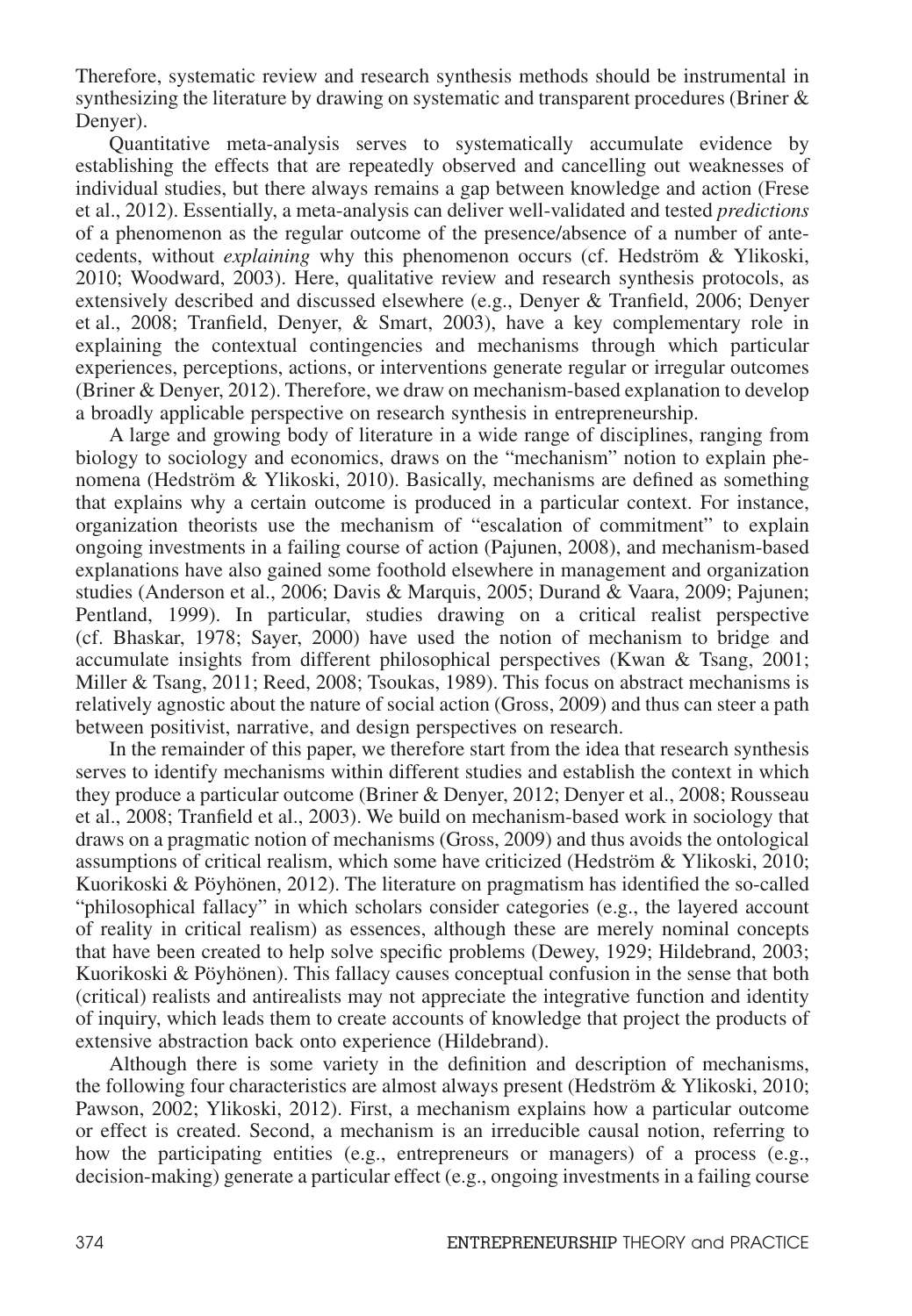of action). In some cases, this mechanism is not directly observable (e.g., the market mechanism). Third, mechanisms are not a black box, but have a transparent structure or process that makes clear how the participating entities produce the effect. For instance, Pajunen (2008) demonstrates how an "escalation of commitment" mechanism consists of entities (e.g., decision makers) that jointly do not want to admit the lack of success of prior resource allocations to a particular course of action and therefore decide to continue this course of action. Fourth, mechanisms can form a hierarchy; while parts of the structure of the mechanism can be taken for granted at one level, there may be a lower level mechanism explaining them. In the escalation of commitment example, Pajunen identified three underlying mechanisms: (1) managers assure each other that the past course of action is still the correct one, (2) the owners of the company promote the ongoing course of action and issue bylaws that make divestments more difficult, and (3) creditors fund the continuation of the (failing) course of action by granting more loans. In sum, a well-specified mechanism is a basic theory that explains why particular actions, beliefs, or perceptions in a specific context lead to particular outcomes.

To capture the variety of micro-to-macro levels at which mechanisms can operate in the social sciences, Hedström and Swedberg (1996) created a three-level typology. First, mechanisms can operate at the *individual–cognitive* level, involving desires, beliefs, or knowledge of opportunities. Second, *action-oriented* mechanisms deal with the social behavior of individuals. Third, mechanisms at a *collective* level describe how individuals collectively create a particular outcome. Yet, multiple mechanisms can coproduce a particular outcome at a certain level and in a given context. To identify the correct and most parsimonious mechanisms, counterfactual or rival mechanisms need to be considered (Durand & Vaara, 2009; Woodward, 2003; Ylikoski, 2012). By exploring and/or testing different alternative scenarios that have varying degrees of similarities with the explanatory mechanism proposed, one can assess and establish as to what extent this mechanism is necessary, sufficient, conditional, and/or unique. For instance, by explicitly contrasting two rival mechanism-based explanations, Wiklund and Shepherd (2011) established experimentation as the mechanism explaining the relationship between entrepreneurial orientation and firm performance.

Clearly, even a mechanism-based explanation does not resolve the paradigmatic differences outlined in Table 1 (cf. Durand  $& Vaara, 2009$ ), nor is it entirely ontologically and epistemologically neutral. As such, the framework for research synthesis outlined in the remainder of this section may be somewhat more sympathetic toward representational and pragmatic than toward the constructivist–narrative view of knowledge, particularly if the latter rejects every effort at developing general knowledge (Gross, 2009). Nevertheless, our framework does create common ground between all three perspectives on entrepreneurship by focusing on outcome patterns, social mechanisms, as well as contextual conditions.

#### **Outcome Patterns**

An idea that cuts across the three literatures outlined in Table 1 is to understand entrepreneurship as a societal phenomenon involving particular effects or *outcome patterns*. That is, merely contemplating radically new ideas or pioneering innovative pathways as such do not constitute "entrepreneurship" (Davidsson, 2003; Garud & Karnøe, 2003; Sarasvathy, Dew, Read, & Wiltbank, 2008). Accordingly, entrepreneurship must also include empirical observable outcome patterns such as, for example "wealth or value creation" (Davidsson), "market creation" (Sarasvathy et al.), "creating new options" (Garud & Karnøe), or creating new social environments (Rindova et al., 2009). A key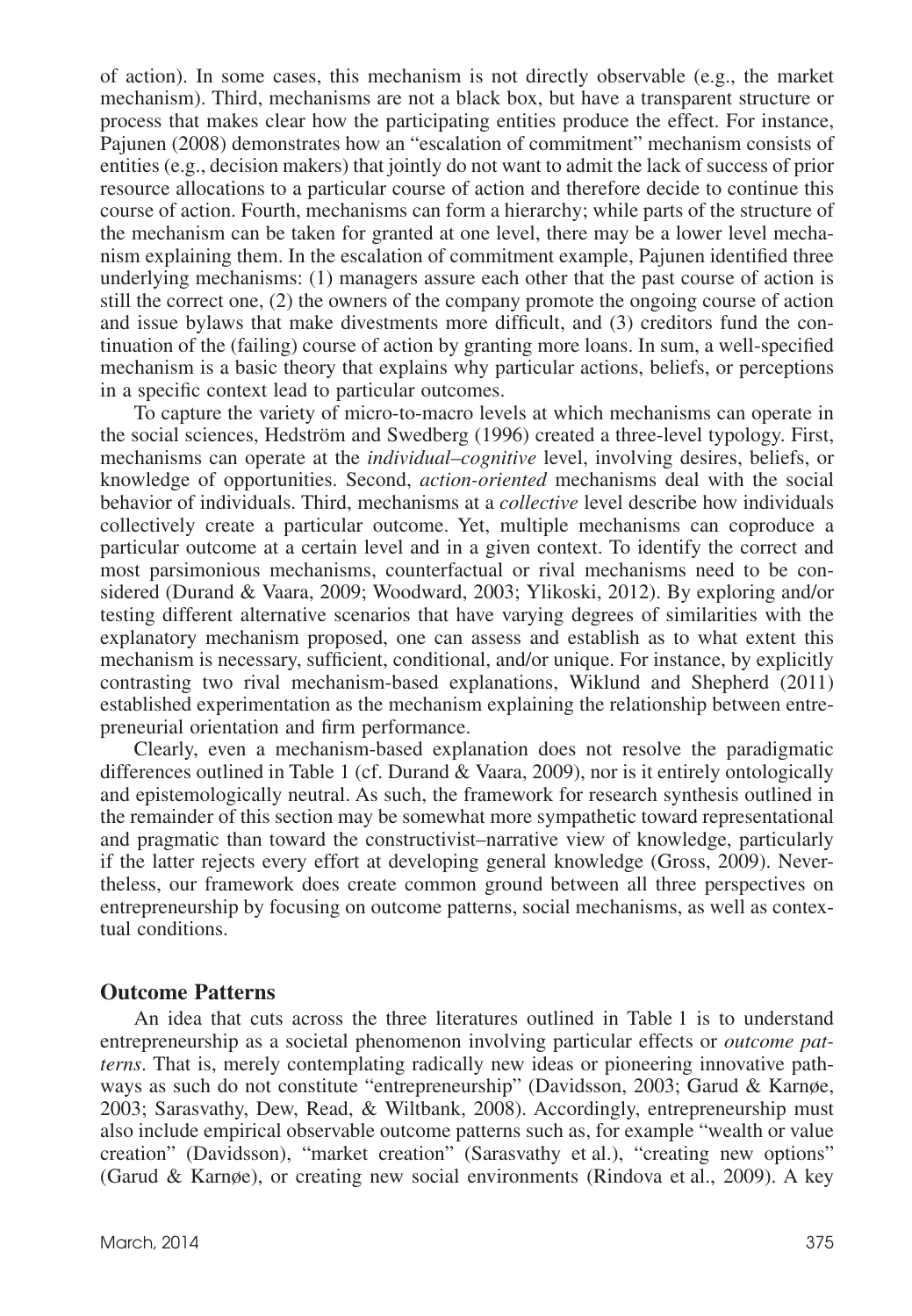assumption here is that there are no universal truths or straightforward causalities in the world of entrepreneurship. What works well in a new venture in the professional services industry may not work at all in a high-tech start-up. Thus, we need to go beyond a focus on simple outcome regularities, as there might be different—possibly unobserved factors (e.g., conditions and mechanisms) influencing the mechanisms at work (Durand  $\&$ Vaara, 2009). The aim is to establish causal explanations that have the capacity or power to establish the effect of interest (Woodward, 2003). Therefore, research synthesis focuses on (partly) successful or unsuccessful outcome *patterns*, which can be characterized as so-called "demi-regularities" in the sense that they are more than randomly produced, although countervailing factors and human agency may also prevent the outcome (Lawson, 1997; Pawson, 2006).

#### **Social Mechanisms**

As previously argued, mechanisms explain why particular outcome patterns occur in a particular context. Many scholars connect social mechanisms to Merton's theories of the middle range that "lie between the minor but necessary working hypotheses that evolve in abundance during day-to-day research and the all-inclusive systematic efforts to develop a unified theory that will explain all the observed uniformities of social behavior, social organization and social change" (Merton, 1968, p. 39; see Hedström & Ylikoski, 2010; Pawson, 2000). Thus, mechanisms do not aim to describe the causal process in a very comprehensive, detailed fashion, but depict the key factors and processes that explain the essence of an outcome pattern. Considering mechanisms as middle-range theories also highlights that mechanisms are not necessarily empirical observable and that conceptual and theoretical work may be needed to identify the mechanisms explaining why certain outcomes are observed in a particular context.

Social mechanisms in the context of entrepreneurship research involve theoretical explanations, for example, learning in the area of opportunity identification (Dimov, 2007), the accumulation of social capital in organizational emergence (Nicolaou & Birley, 2003), fairness perceptions in cooperation processes (e.g., Busenitz, Moesel, Fiet, & Barney, 1997) or effectuation logic in entrepreneurial decision-making (Sarasvathy, Forster, & Ramesh, 2013). Social mechanisms are a pivotal notion in research synthesis because a coherent and integrated body of knowledge can only begin to develop when there is increasing agreement on which mechanisms generate certain outcome patterns in particular contexts.

### **Contextual Conditions**

A key theme in the literature is the heterogeneity and diversity of entrepreneurial practices and phenomena (e.g., Aldrich & Ruef, 2006; Davidsson, 2008; Shane & Venkataraman, 2000). In this respect, Zahra (2007) argues a deeper understanding is needed of the nature, dynamics, uniqueness, and limitations of the context of these practices and phenomena. *Contextual conditions* therefore are a key dimension of the framework for research synthesis proposed here. In this respect, how mechanisms generate outcome patterns is contingent on contextual or situational conditions (Durand & Vaara, 2009; Gross, 2009). For example, continental European universities operating in a social-market economy offer very different institutional, economic, and cultural conditions for creating university spin-offs than their U.S. counterparts. In particular, European universities that want to create university spin-offs need to support and facilitate the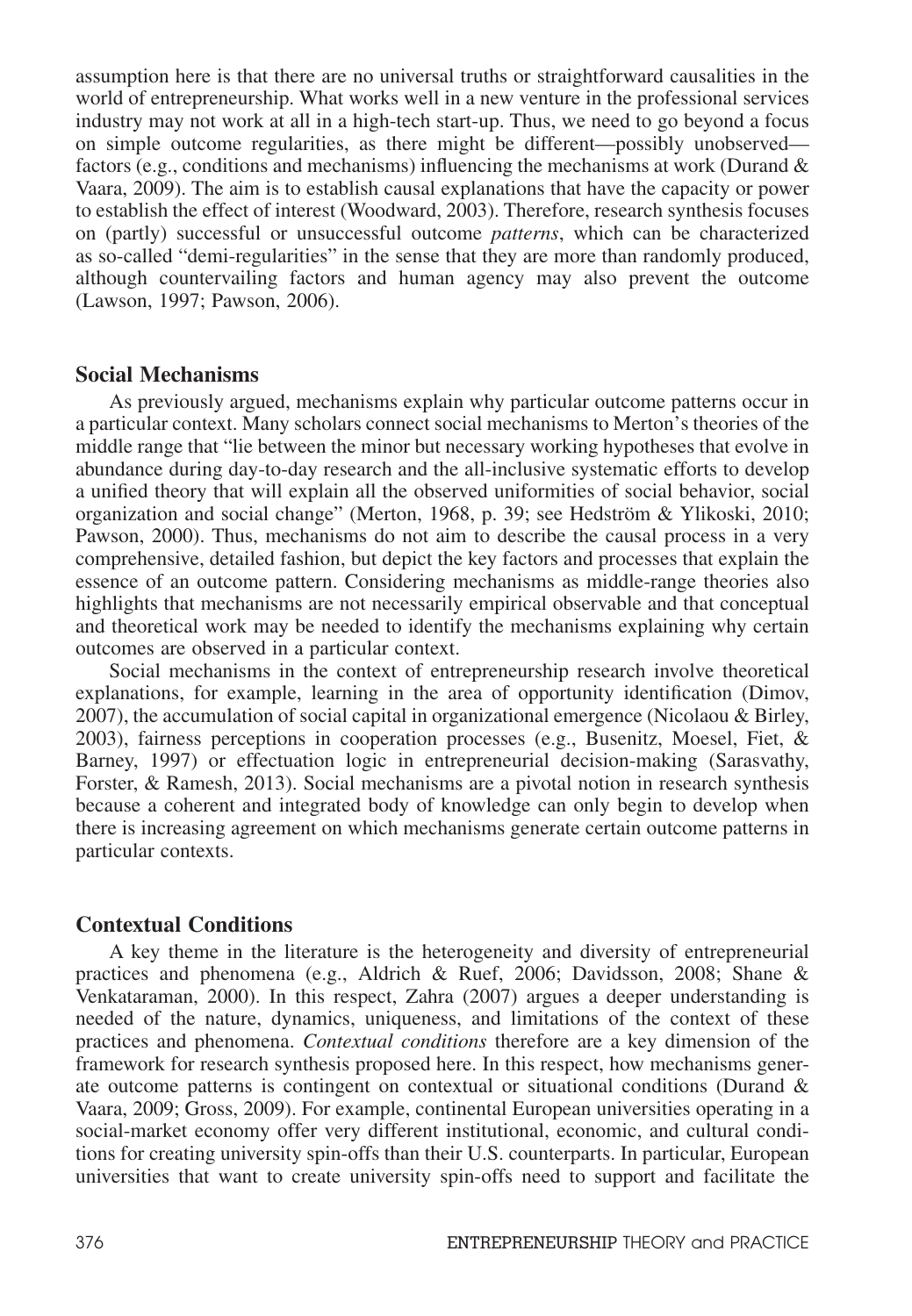mechanism of opportunity perception and exploitation much more actively than their American counterparts (e.g., Van Burg et al., 2008).

Contextual conditions operate by enabling or constraining the choices and behaviors of actors (Anderson et al., 2006; Pentland, 1999). Agents typically do have a choice in the face of particular contextual conditions, even if these conditions bias and restrict the choice. For example, a doctoral student seeking to commercialize her research findings by means of a university spin-off may face more substantial cultural barriers in a European context than in a U.S. context (e.g., her supervisors may find "this is a dumb thing to do for a brilliant researcher"), but she may decide to push through these barriers. Other types of contextual conditions more forcefully restrict the number of options an agent can choose from; for example, particular legal constraints at the national level may prohibit universities to transfer or license their intellectual property (IP) to spin-offs, which (for the doctoral student mentioned earlier) eliminates the option of an IP-based start-up. In general, the key role of contextual conditions in our research synthesis framework serves to incorporate institutional and structurationist perspectives (DiMaggio & Powell, 1983; Giddens, 1984) that have been widely applied in the entrepreneurship literature (e.g., Aldrich & Fiol, 1994; Battilana, Leca, & Boxenbaum, 2009; Garud, Hardy, & Maguire, 2007).

#### **The Discovery and Creation of Opportunities**

We now turn to an example of research synthesis based on this framework. In this section, we synthesize previous research on entrepreneurship drawing on the notion of "opportunity." This substantial body of literature is highly interesting in the context of research synthesis because the positivist, narrative, *and* design mode have been used to conduct empirical work in this area (cf. Dimov, 2011). Moreover, Alvarez and colleagues (Alvarez & Barney, 2007, 2010; Alvarez, Barney, & Young, 2010) recently reviewed a sample of both positivist and narrative studies in this area and concluded these studies draw on epistemological assumptions that are mutually exclusive, which would impede "developing a single integrated theory of opportunities" (Alvarez & Barney, 2010, p. 558). While we agree with Alvarez and Barney that a single integrated theory based on a coherent set of epistemological assumptions (cf. Table 1) may not be feasible, our argument in the previous sections implies that key research findings arising from each of the three research modes outlined in Table 1 can be synthesized in a mechanism-based framework.

#### **Review Approach**

The key question driving the literature review is: Which evidence-based insights can be inferred from the literature with regard to how and when entrepreneurs perceive and act upon opportunities? In view of the evidence-based nature of this question, the first step is to include only articles containing empirical studies. In a second phase, after the review of empirical studies, we also turn to related conceptual work. We selected articles that explicitly deal with opportunity perception and/or opportunity-based action. We used the ABI/Inform database and searched for articles in which "opportunity" AND "entrepreneur\*" or "opportunities" AND "entrepreneur\*" were used in the title, keywords, or abstract. To be able to assess the potential consensus and capture the entire scope of epistemological perspectives in the literature, articles were not only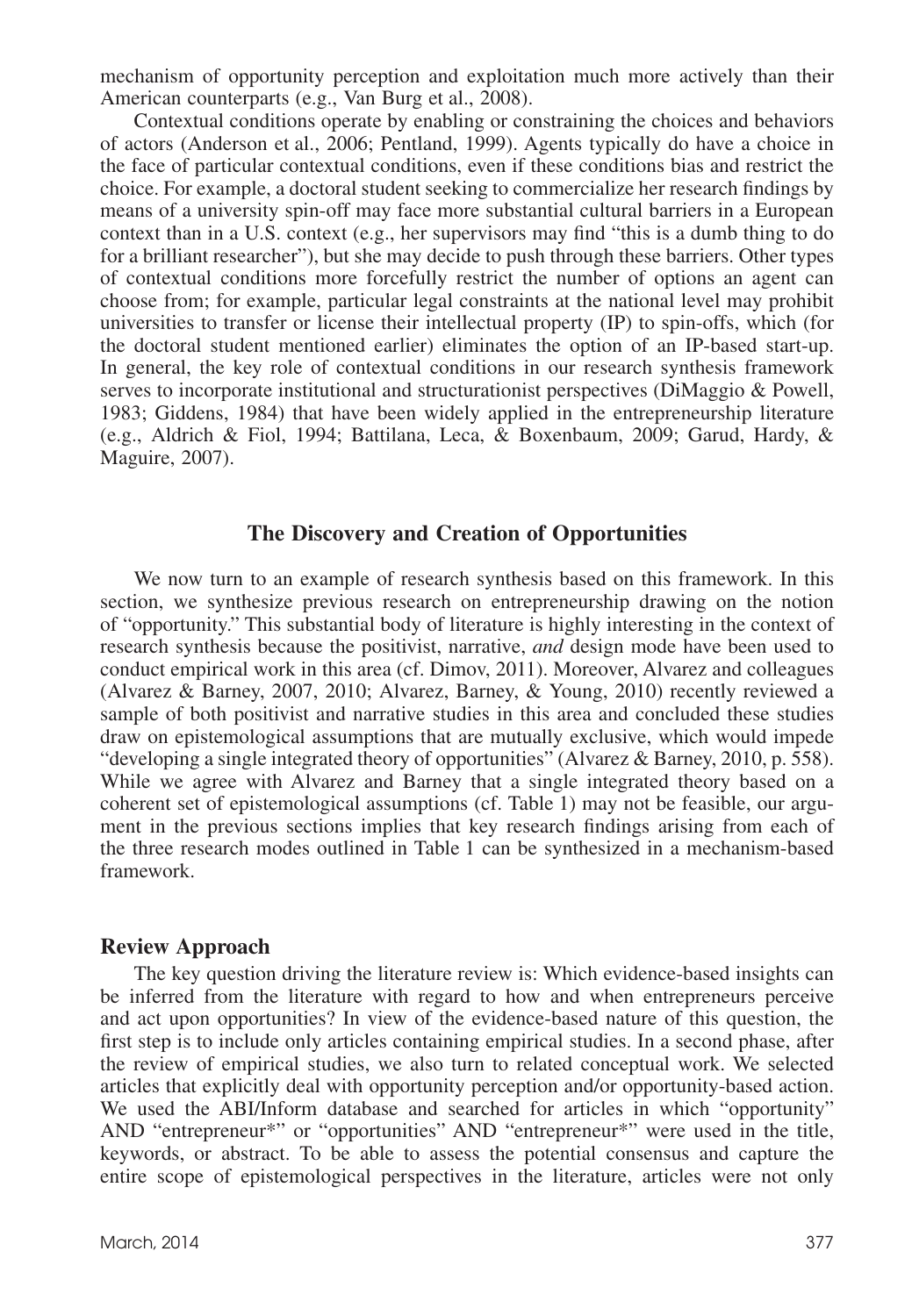selected from first-tier entrepreneurship and management journals, but also from some other relevant journals. The articles were selected from *Academy of Management Journal*, *Academy of Management Review*, *Administrative Science Quarterly*, *American Journal of Sociology*, *American Sociological Review*, *British Journal of Management*, *Entrepreneurship and Regional Development*, *Entrepreneurship Theory and Practice*, *International Small Business Journal*, *Journal of Business Research*, *Journal of Business Venturing*, *Journal of Enterprising Culture*, *Journal of International Business Studies*, *Journal of Management*, *Journal of Small Business Management*, *Management Science*, *Organization*, *Organization Science*, *Organizational Behavior and Human Decision Processes*, *Research Policy*, *R & D Management*, *Small Business Economics*, *Strategic Management Journal*, *Technovation*, and *Journal of Management Studies*. As the *Strategic Entrepreneurship Journal* is not included in the ABI/Inform database, we executed an additional search in the Wiley Online Library. The search, executed in May 2012, yielded 504 articles. We examined the abstracts of the articles to assess whether the articles were studying entrepreneurial opportunities as a key variable and divided 188 relevant articles into theoretical (109) and empirical (79) categories (see Table 2 for an overview).

To synthesize the findings, we read each article and coded key relationships between contextual conditions, social mechanisms, and outcome patterns. In addition, we coded the theoretical and philosophical perspectives used by the authors, which showed 51 empirical articles predominantly drawn on a positivist mode, 20 empirical articles follow the constructive–narrative mode, whereas 8 articles are within the design mode or are explicitly agnostic or pragmatic (see Table 3). Similar mechanisms, contexts, and outcome patterns were subsequently clustered, which resulted in an overview of contextual conditions, social mechanisms, and outcome patterns.

## Table 2

| Initial search results |     | Selected empirical articles                          |                |
|------------------------|-----|------------------------------------------------------|----------------|
| Theoretical            | 109 | Academy of Management Journal                        | $\overline{2}$ |
| Empirical              | 79  | Administrative Science Ouarterly                     | $\overline{c}$ |
| Not relevant           | 316 | Entrepreneurship and Regional Development            | $\overline{c}$ |
| Total                  | 504 | Entrepreneurship Theory and Practice                 | 16             |
|                        |     | International Small Business Journal                 | 3              |
|                        |     | Journal of Business Venturing                        | 16             |
|                        |     | Journal of Enterprising Culture                      | 6              |
|                        |     | Journal of International Business Studies            |                |
|                        |     | Journal of Management                                |                |
|                        |     | Journal of Management Studies                        | 2              |
|                        |     | Journal of Small Business Management                 | $\overline{c}$ |
|                        |     | Management Science                                   |                |
|                        |     | Organization Science                                 | $\overline{c}$ |
|                        |     | Organizational Behavior and Human Decision Processes |                |
|                        |     | Research Policy                                      | $\overline{2}$ |
|                        |     | <b>Small Business Economics</b>                      | 8              |
|                        |     | Strategic Entrepreneurship Journal                   |                |
|                        |     | <b>Technovation</b>                                  | $\overline{c}$ |
|                        |     | Total                                                | 79             |

## Selection of Articles Reviewed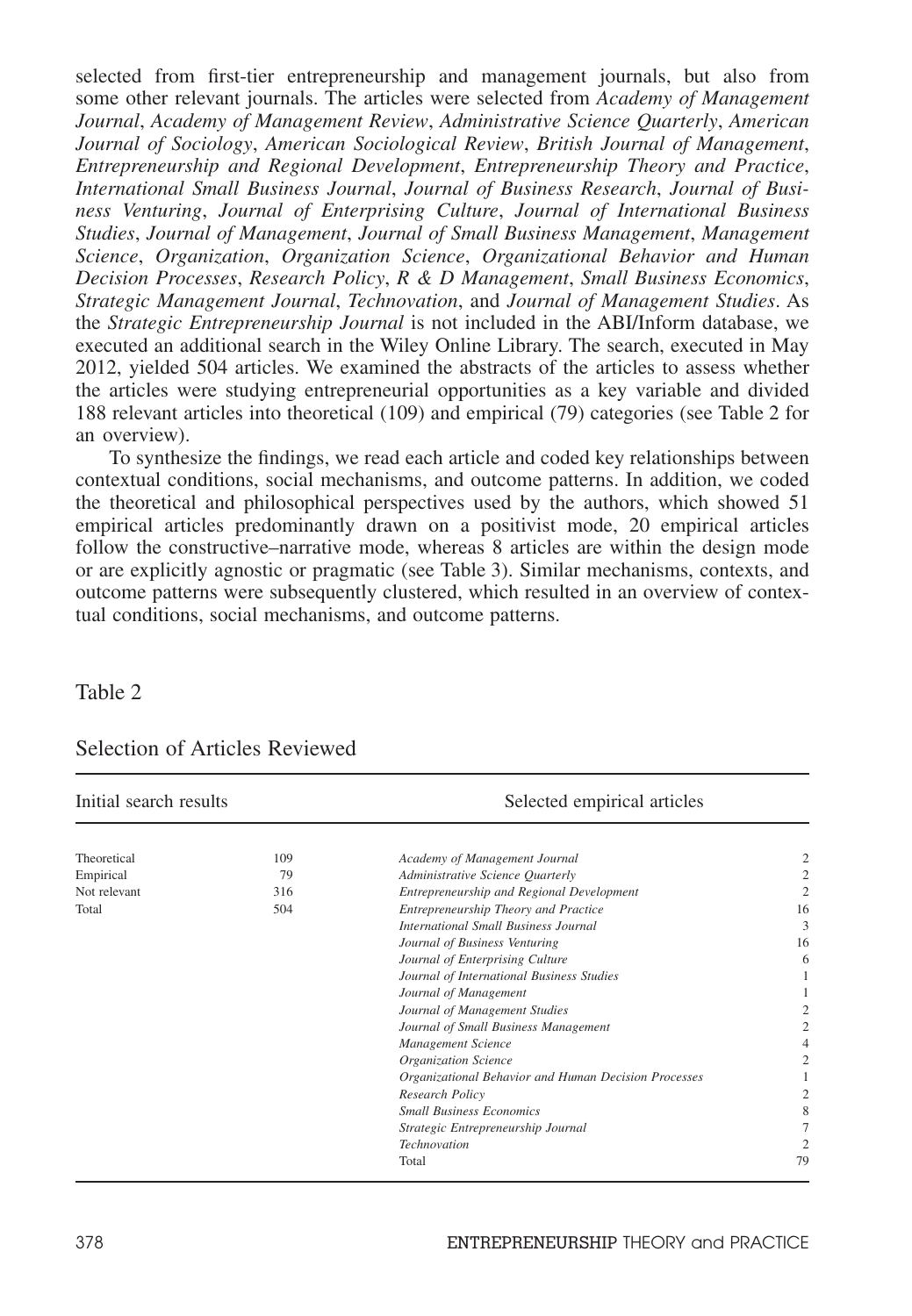| Positivist mode                                                                                                                                                                                                                                                                                                                                     | Narrative mode                                                                                                                                                                                                                                                                                                                                                  | Design mode (including)<br>"agnostic" articles)                                                                                                                                                                                                                                                                                          |  |
|-----------------------------------------------------------------------------------------------------------------------------------------------------------------------------------------------------------------------------------------------------------------------------------------------------------------------------------------------------|-----------------------------------------------------------------------------------------------------------------------------------------------------------------------------------------------------------------------------------------------------------------------------------------------------------------------------------------------------------------|------------------------------------------------------------------------------------------------------------------------------------------------------------------------------------------------------------------------------------------------------------------------------------------------------------------------------------------|--|
| 51 articles                                                                                                                                                                                                                                                                                                                                         | 20 articles                                                                                                                                                                                                                                                                                                                                                     | 8 articles                                                                                                                                                                                                                                                                                                                               |  |
| Example                                                                                                                                                                                                                                                                                                                                             | Example                                                                                                                                                                                                                                                                                                                                                         | Example                                                                                                                                                                                                                                                                                                                                  |  |
| Shane (2001) analyzes 1,397 patents<br>assigned to MIT and examines which<br>of the patented technological inventions<br>were commercialized through firm<br>formation. Results show that the<br>invention's importance, radicalness,<br>and patent scope influence the extent<br>to which the invention provides<br>entrepreneurial opportunities. | Hjorth (2007) draws on a narrative<br>approach to explore the commonalities<br>between entrepreneurial characters in<br>the "Toy Story" of Terry Allen, the<br>Marvel Mustang story, and a passage<br>from Shakespeare's Othello. He shows<br>the importance of the temporal aspects,<br>events, "fires," and practices with<br>regard to opportunity creation. | Berglund (2007) draws on a<br>phenomenological examination of the<br>opportunities of 19 Swedish mobile<br>Internet entrepreneurs. Berglund<br>concludes that the opportunities are a<br>set of perceptions and projections<br>"that provide the cognitive and<br>practical drivers needed to guide<br>entrepreneurial action" (p. 243). |  |

# Empirical Studies in Different Research Modes

MIT, Massachusetts Institute of Technology.

### Table 4

# Frequently Observed Contextual Conditions, Social Mechanisms, and Outcome Patterns

| Contextual conditions                                                                                                                                                                                                                                                                                                                                                        | Social mechanisms                                                                                                                                                                                                                                                                                                                         | Outcome patterns                                                                                                                                                                                                                                                            |  |
|------------------------------------------------------------------------------------------------------------------------------------------------------------------------------------------------------------------------------------------------------------------------------------------------------------------------------------------------------------------------------|-------------------------------------------------------------------------------------------------------------------------------------------------------------------------------------------------------------------------------------------------------------------------------------------------------------------------------------------|-----------------------------------------------------------------------------------------------------------------------------------------------------------------------------------------------------------------------------------------------------------------------------|--|
| Organizational structures (e.g., corporate and<br>academic contexts).<br>Economic, institutional, and industry structures.<br>Underprivileged situations (e.g., rural areas in<br>Africa).<br>Social network structures (e.g., network density,<br>structural holes, clusters).<br>Facilitation structures (e.g., business incubators)<br>or movements that exert influence. | Individual cognitive framing of<br>opportunities, including biases and<br>heuristics, influenced by prior<br>knowledge and experience.<br>Social mediation: influence of social ties<br>by providing information, resources,<br>and steering decisions.<br>Social interaction: seeking feedback,<br>combining information, and cocreating | Perceiving opportunities (number of<br>opportunities, type of<br>opportunities, and size of<br>opportunities).<br>Exploiting and/or developing<br>opportunities (including the<br>decision to exploit, the creation of<br>new ventures).<br>Performance of exploitation and |  |
| External circumstances (e.g., inventions) and<br>changes in these circumstances.<br>Person and capabilities of the entrepreneur<br>(including gender, genetic make-up, prior<br>knowledge, and experience).<br>Belief structures (including culture).                                                                                                                        | with others.<br>Self-image: entrepreneur's perceived<br>identity and capabilities.<br>Searching, scanning, and selecting ideas.                                                                                                                                                                                                           | development of opportunities (e.g.,<br>growth, survival).                                                                                                                                                                                                                   |  |

### **Synthesis Results**

Table 4 provides a summary of frequently observed outcome patterns, social mechanisms, and contextual conditions. The outcome patterns are consistently described in the literature as *opportunity perception* (i.e., opportunity creation, opportunity "spark," opportunity identification, opportunity recognition, and opportunity discovery) and *opportunity exploitation or development* (including opportunity evaluation as the decision to exploit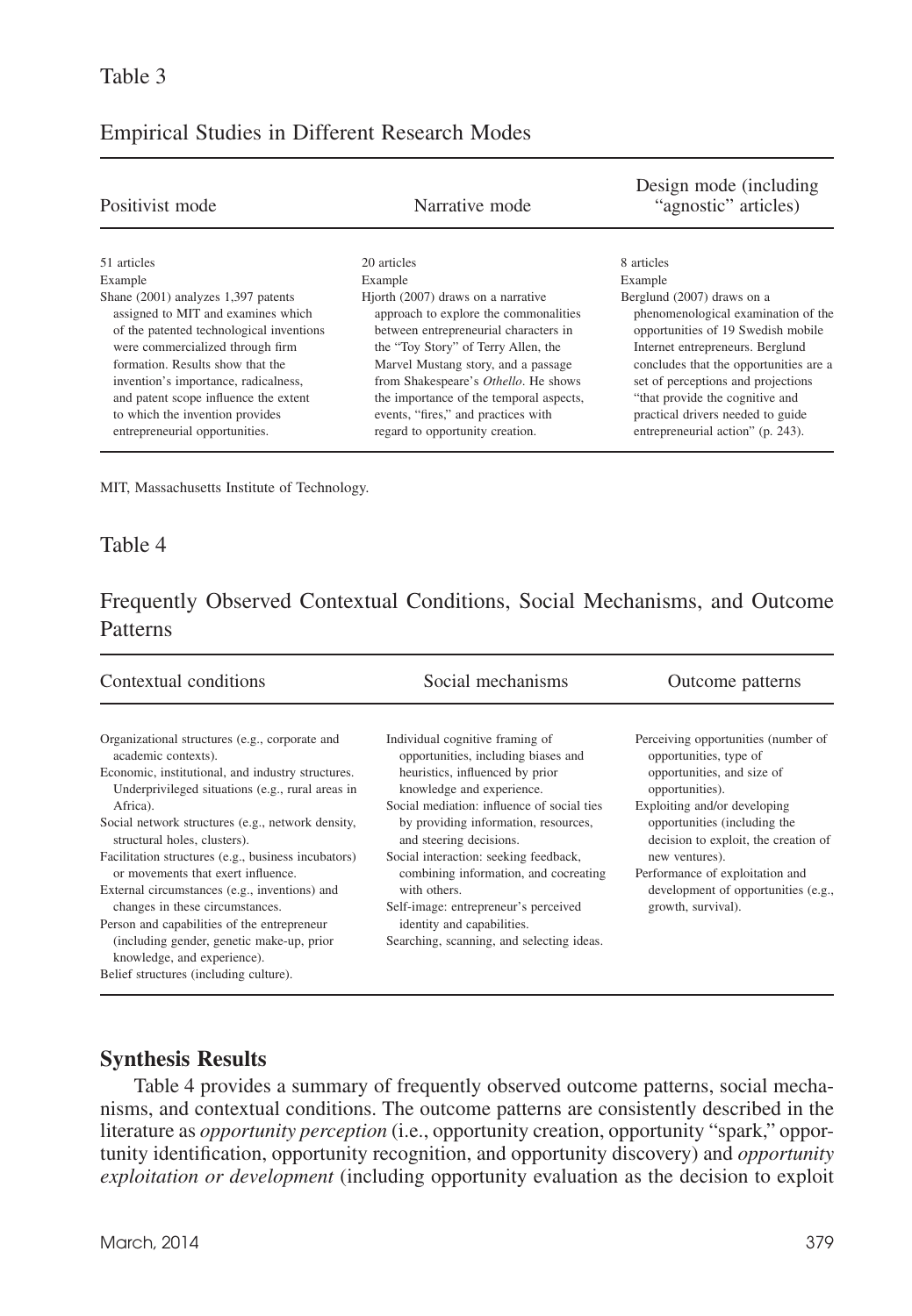an opportunity or not). Some studies go beyond opportunity perception and exploitation to examine performance outcomes of the exploited opportunities. The theoretical explanations of these outcome patterns, however, demonstrate substantial variation, including various combinations of all the contextual conditions and social mechanisms. Most mechanisms identified operate at the individual–cognitive level with regard to the outcome of opportunity identification, while mechanisms explaining opportunity development and exploitation are often action-oriented or less often collective in nature. Contextual conditions enable or constrain social mechanisms to operate, and these mechanisms can also influence each other. In the remainder of this section, we present two clusters of outcome patterns, social mechanisms, and contextual conditions identified in our review: the cognitive framing of opportunities at the individual level and the social situatedness of opportunity perception and exploitation.

*Individual Cognitive Framing of Opportunities.* One of the most discussed mechanisms generating and directing opportunity perception and exploitation (as outcome pattern) is the individual's framing of the situation at hand, in light of existing knowledge and experience (Short, Ketchen, Shook, & Ireland, 2010). Many studies seek to understand this relationship, providing an in-depth understanding of the underlying social mechanisms and contextual conditions. Figure 1 provides an overview of the specific contexts, social mechanisms, and outcome patterns.

Figure 1

Research Synthesis Example 1: Individual Cognitive Framing of Opportunities

#### **Contextual Conditions**

Constraining and/or enabling industry, technology, personal, and/or geographical context

#### **Social Mechanisms**

Individual cognitive framing of the situation through available knowledge and experience

**Outcome Patterns** Perceiving a particular opportunity and acting on this opportunity

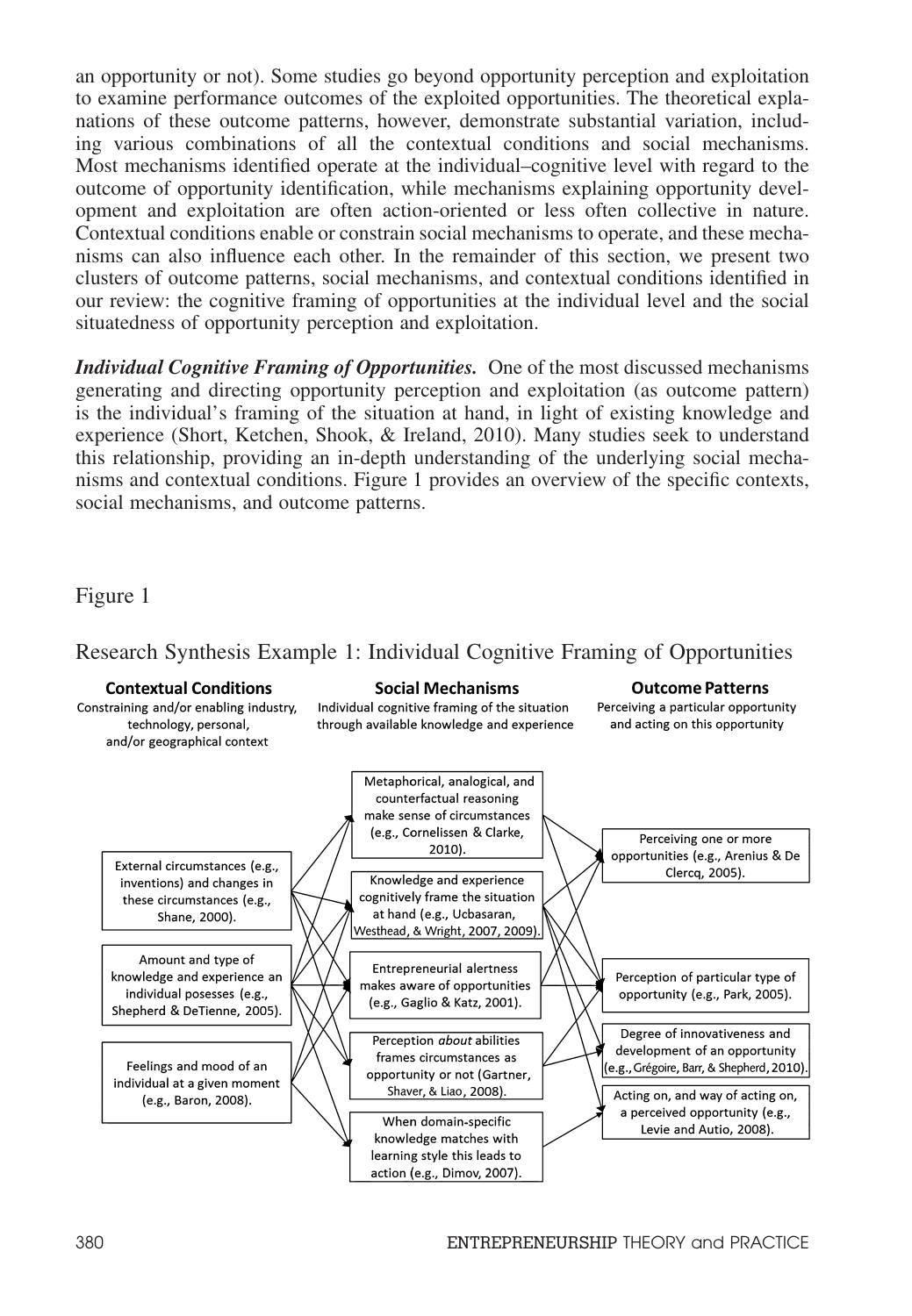The general mechanism-based explanation here is that if an entrepreneur identifies or constructs an opportunity, (s)he most likely perceives and acts upon this opportunity if it is in line with his/her (perceived) prior experience and knowledge. Thus, an important contextual condition is formed by the amount and type of experience and knowledge. A second generic contextual condition is the external circumstances, such as technological inventions and changes in these circumstances, which individuals may frame as opportunities. Within these contextual conditions, a number of different social mechanisms explain the outcome patterns of perceiving one or more opportunities, perceiving particular types of opportunities, the degree of innovativeness and development of these opportunities, and finally whether and how people act upon the perceived opportunity.

Our review serves to identify three social mechanisms within the individual cognitive framing of opportunities. First, the type and amount of knowledge enables or constrains framing the situation at hand as an opportunity. In general, people with entrepreneurial experience are more likely than non-entrepreneurs to frame something as an opportunity (Palich & Bagby, 1995). Higher levels of education and prior knowledge enhance the likelihood of identifying opportunities (Arenius & De Clercq, 2005; Ramos-Rodríguez, Medina-Garrido, Lorenzo-Gómez, & Ruiz-Navarro, 2010) and thus increase the number of opportunities identified (Smith, Matthews, & Schenkel, 2008; Ucbasaran et al., 2007, 2009; Westhead, Ucbasaran, & Wright, 2009) or lead to more innovative ones (Shepherd & DeTienne, 2005), while industry experience makes it more likely that people act upon perceived opportunities and start a venture (Dimov, 2010). More specifically, Shane (2000) showed the existing knowledge of entrepreneurs directs the type of opportunity identified (see also Park, 2005). This mechanism appears to have an optimum level, as too much experience can hinder the entrepreneur in identifying new promising opportunities (Ucbasaran et al., 2009). Beyond perceiving an opportunity, knowledge and experience also appear to direct the way in which opportunities are exploited (Dencker, Gruber, & Shah, 2009). The underlying submechanism—explaining the cognitive framing mechanism—is that prior knowledge and experience facilitate recognizing patterns from snippets of information and "connecting the dots" to ideate, identify, and evaluate a meaningful opportunity (Baron & Ensley, 2006; Grégoire et al., 2010; Van Gelderen, 2010).

The second social mechanism (see Fig. 1) serves to explain that the individual's perception *about* his/her knowledge and abilities is also influential, as studies from a more narrative–constructivist mode point out (Gartner et al., 2008), thus complementing the first mechanism. The third mechanism says that framing the situation at hand in light of existing knowledge and experience (as a mechanism) does not facilitate the process of identifying an opportunity if the situation does not match the entrepreneur's learning style (Dimov, 2007); this suggests that the second and third mechanisms have to operate together. Evidently, other contextual conditions and mechanisms, such as social network structure, also play a role (Arenius & De Clercq, 2005). In fact, the absence of social network structures can hinder the "individual cognitive framing of opportunities" mechanism, as shown in a study of Finnish entrepreneurs whose lack of ties in the foreign market tend to hinder perception of internationalization opportunities, even when they have specific industry knowledge (Kontinen & Ojala, 2011).

After completing the review of empirical papers, we turned to related conceptual papers. These papers provide a number of additional insights, which are not yet or only to a limited extent empirically studied. First, conceptual studies have put forward the additional mechanism of entrepreneurial alertness that explains why some entrepreneurs are more aware of opportunities than others (Baron, 2004; Gaglio & Katz, 2001; Tang,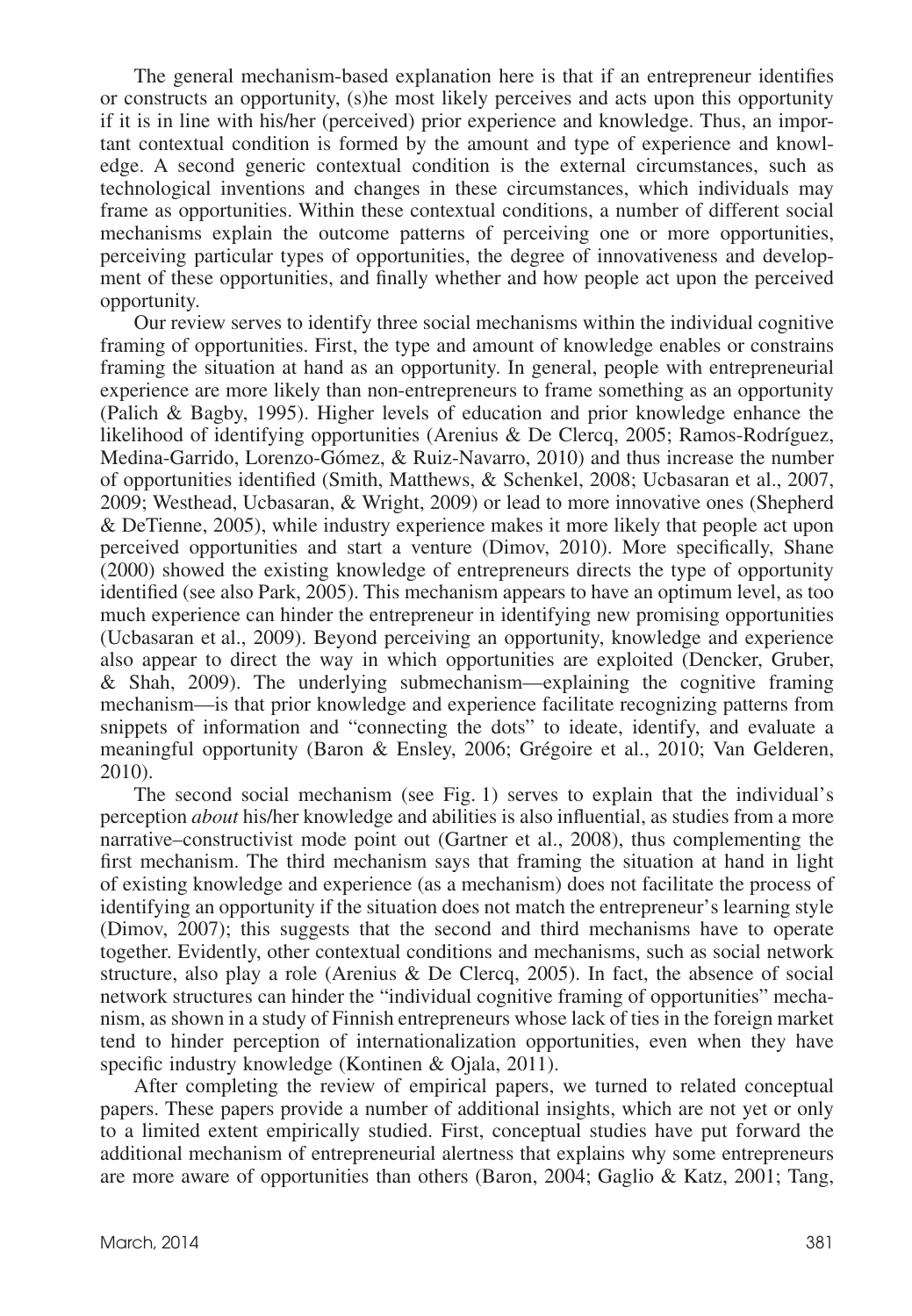Kacmar, & Busenitz, 2012). Second, entrepreneurs' reasoning processes, including metaphorical, analogical, and counterfactual reasoning, provide an additional mechanism that serves to explain how entrepreneurs come up with new opportunities (Cornelissen  $\&$ Clarke, 2010; Gaglio, 2004). Besides these two additional mechanisms, recent theorizing on the role of affect indicates that the feelings and moods of individuals form a contextual condition that influences alertness, experimentation, and framing (Baron, 2008; Baron, Hmieleski, & Henry, 2012).

As the next step, we considered whether the social mechanisms identified are (e.g., hierarchical, sequential, or parallel) dependent on each other, redundant or counterfactual, and whether there are likely any unobserved mechanisms (cf. Durand & Vaara, 2009; Hedström & Ylikoski, 2010). With regard to the cluster of mechanisms pertaining to individual cognitive framing of opportunities, Figure 1 lists no counterfactual mechanisms but does display a number of parallel, partly overlapping mechanisms dealing with the amount of knowledge and experience, the perception about this knowledge and experience, and the domain specificity of that knowledge and experience. As indicated by the underlying studies, however, these mechanisms are not sufficient to produce the outcome patterns, but require other mechanisms, such as social mediation. The "perception about one's abilities" (Gartner et al., 2008) may be redundant because most other mechanisms identified in our review do not require that entrepreneurs are aware of their abilities. Further research has to establish whether this is the case.

*Socially Situated Opportunity Perception and Exploitation.* Many studies show the individual entrepreneur's social embeddedness in a context of weak and/or strong ties mediates the perception of opportunities. We identified multiple social mechanisms basically implying that people by being embedded in a context of social ties get access to new knowledge, ideas, and useful contacts (e.g., Arenius & De Clercq, 2005; Bhagavatula, Elfring, Van Tilburg, & Van de Bunt, 2010; Jack & Anderson, 2002; Ozgen & Baron, 2007). Figure 2 summarizes the details of specific contexts, social mechanisms, and outcome patterns. For instance, through the presence of social connections that exert explicit influence, such as in an incubator program, people can blend new and diverse ideas and obtain access to specialized resources and also get stimulated by others to become more aware of new opportunities, resulting in the perception of one or more opportunities (Cooper & Park, 2008; Stuart & Sorenson, 2003). A study of entrepreneurship in the windmill industry uncovered the same mechanism by showing that social movements co-shape the perception of opportunities and lead people to imagine opportunities of building and operating windmills (Sine & Lee, 2009). In addition, engaging in social contacts may influence opportunity perception; for instance, people interacting with coworkers that can draw on prior entrepreneurial experiences are more likely to perceive entrepreneurial opportunities themselves (Nanda & Sørensen, 2010). Moreover, networking activities of entrepreneurs, in combination with observing and experimenting, enable the mechanism of associational thinking (Dyer, Gregersen, & Christensen, 2008) and serve to jointly construct opportunities by combining and shaping insights, as studies in the narrative research mode particularly emphasize (e.g., Corner & Ho, 2010; Fletcher, 2006). The outcome pattern typically observed here is that (potential) entrepreneurs perceive one or more particular opportunities.

The social network context also affects the outcome pattern of opportunity exploitation. For instance, in a "closed network" involving strong ties, the mechanism of acquiring resources from trusted connections can enable resource acquisition and result in better opportunity exploitation (Bhagavatula et al., 2010). Moreover, such ties can provide a new entrepreneur with the legitimacy of established parties and/or reference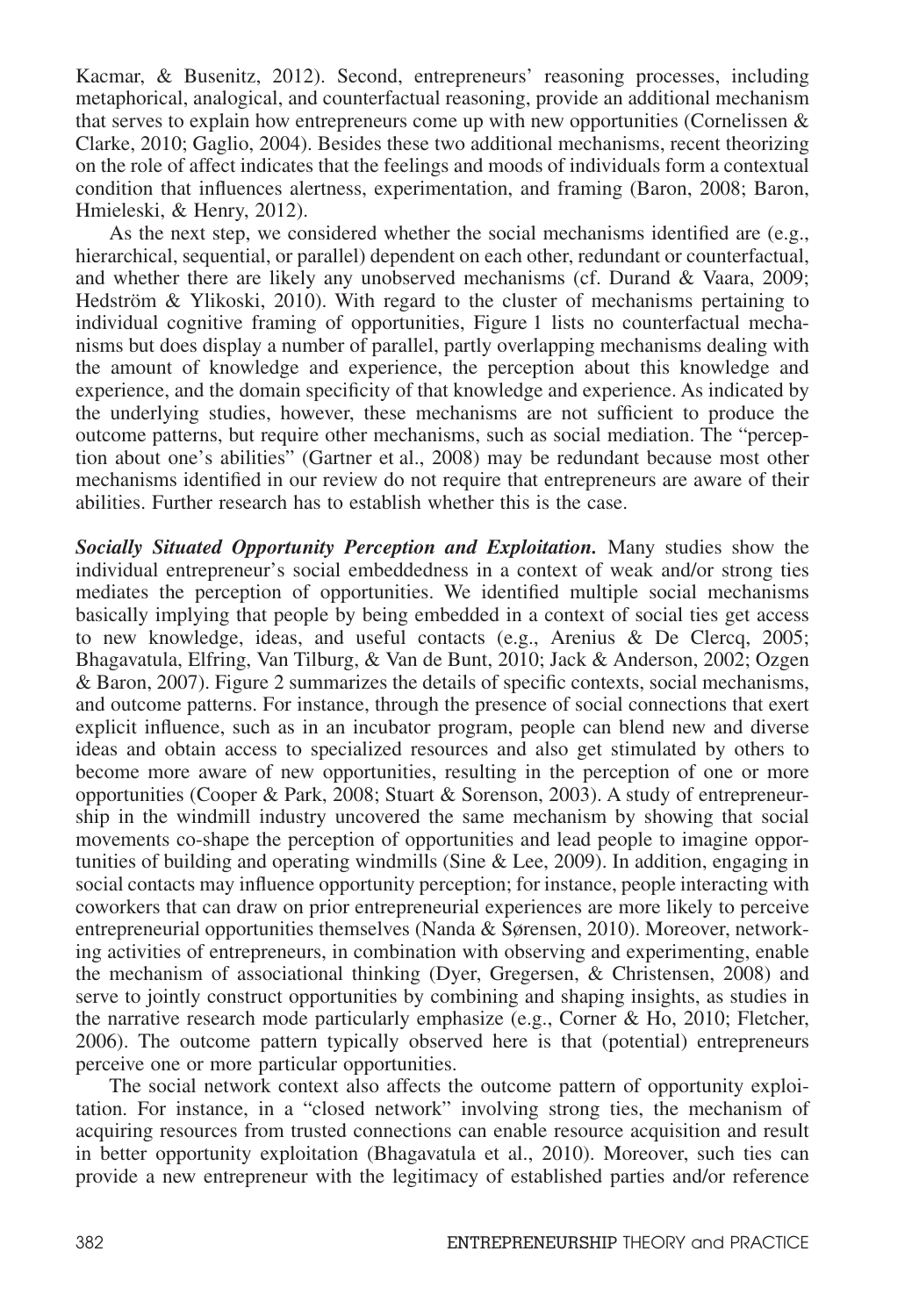# Research Synthesis Example 2: Socially Situated Opportunity Perception and Exploitation



customers (Elfring & Hulsink, 2003; Jack & Anderson, 2002). In addition, the support and encouragement of entrepreneurs' social networks help entrepreneurs gain more confidence to pursue radically new opportunities (Samuelsson & Davidsson, 2009) or growth opportunities (Tominc & Rebernik, 2007).

However, these mechanisms can also hinder opportunity perceptions when shared ideas and norms constrain people in perceiving and exploiting radically new opportunities, as Zahra et al. (2006) showed in a corporate entrepreneurship context. Contextual conditions such as geographic, psychic, and linguistic proximity limit a person's existing network, which reduces the number and variation of opportunities that can be mediated by these social ties (Ellis, 2010). In addition, observations in the African context suggest strong family ties also bring many social obligations with them, which may hinder opportunity exploitation; being exposed to a diversity of strong community ties can counterbalance this effect (Khavul et al., 2009).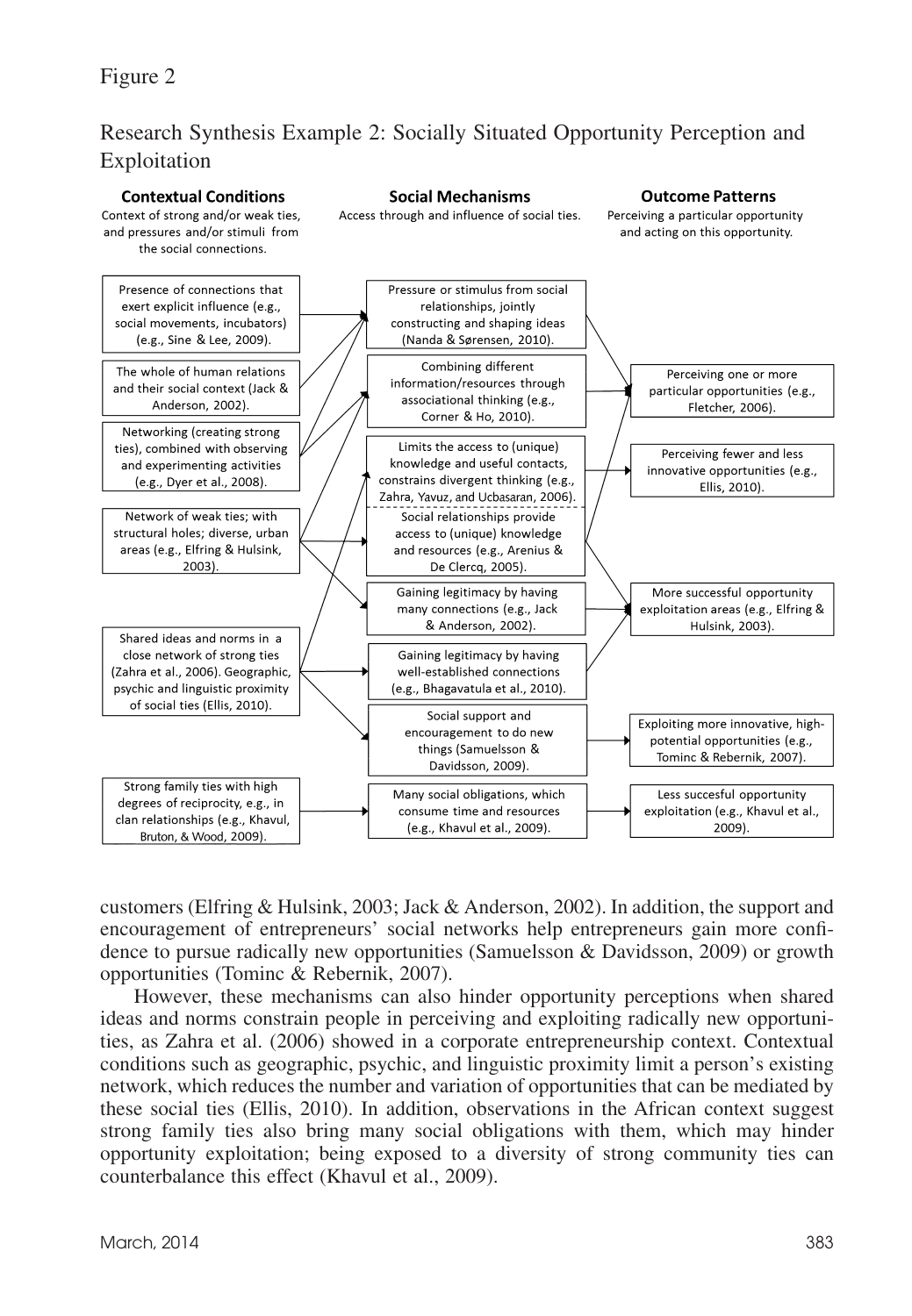As a result, the mechanisms explaining positive effects of network ties (e.g., access to knowledge and resources leading to more opportunities and better exploitation) and those causing negative effects (e.g., cognitive lock-in and limited resource availability) appear to be antagonistic. However, the contexts in which these mechanisms operate may explain the divergent processes and outcomes, as diverse networks provide more and diverse information and resources, while closed networks can create a lock-in effect (see Martinez & Aldrich, 2011). Yet, closed networks may also have positive effects, in particular on opportunity exploitation in a Western context, through trust and resource availability. As there is a large body of empirical studies in this domain (Jack, 2010; Martinez & Aldrich; Stuart & Sorenson, 2007), an evidence-based analysis of the social mechanisms, their conditions, and outcomes can be instrumental in explaining the remaining inconsistencies.

A subsequent review of conceptual work in this area shows that most conceptual arguments are firmly grounded in empirical work and as such in line with our synthesis of empirical studies of socially situated opportunity perception and exploitation. Yet, conceptual work serves to draw a broader picture, theoretically explaining both the positive and negative effects of social networks. For instance, conceptual work has used structuration theory to explain how social network structures both enable and constrain entrepreneurial opportunity perception as well as the agency of individuals to act upon those opportunities (Chiasson & Saunders, 2005; Sarason, Dean, & Dillard, 2006), thus highlighting that the social mechanisms of for instance limiting and providing access can be at work under the very same contextual (network) conditions. Moreover, the entrepreneur's social connections (as a contextual condition) are not stable, but are also subject to active shaping (e.g., Luksha, 2008; Mole & Mole, 2010; Sarason et al.), thus putting forward a "feedback loop" from the perception of an opportunity, via the mechanism of shaping the social connections, to a coevolved social network, which in turn influences opportunity perception and exploitation.

Figure 2 suggests some overlap and/or redundancy among several mechanisms. In particular, the legitimation, resource, and knowledge provision mechanisms appear to cooperate and are thus difficult to disentangle. Possibly these social mechanisms operate in a sequential manner, when legitimacy of the entrepreneur and/or venture is a necessary condition for building trust with and obtaining access to the connection (e.g., a potential investor).

### **Practice-Oriented Action Principles**

This literature synthesis illustrates that the social mechanisms and outcome patterns identified in different streams of literature can be integrated in a mechanism-based framework. We identified three empirically observed mechanisms and two theoretical mechanisms with regard to the directivity of knowledge and experience in perceiving, developing, and exploiting opportunities (see Figure 1). With regard to the in-depth review of socially situated opportunity perception and exploitation, we found seven mechanisms operating in a diversity of contextual conditions (see Figure 2). Table 4 presents an overview of the entire set of prevailing contextual conditions, social mechanisms, and outcome patterns in the literature on entrepreneurial opportunities. The philosophical perspectives adopted in the studies reviewed range from studying opportunities as actualized by individuals and constructed in social relationships and practices (Fletcher, 2006; Gartner et al., 2008; Hjorth, 2007) to opportunities arising from and shaped by technological inventions (e.g., Clarysse, Tartari, & Salter, 2011; Cooper & Park, 2008; Eckhardt & Shane, 2011; Shane, 2000). Nonetheless, social mechanisms such as the type of existing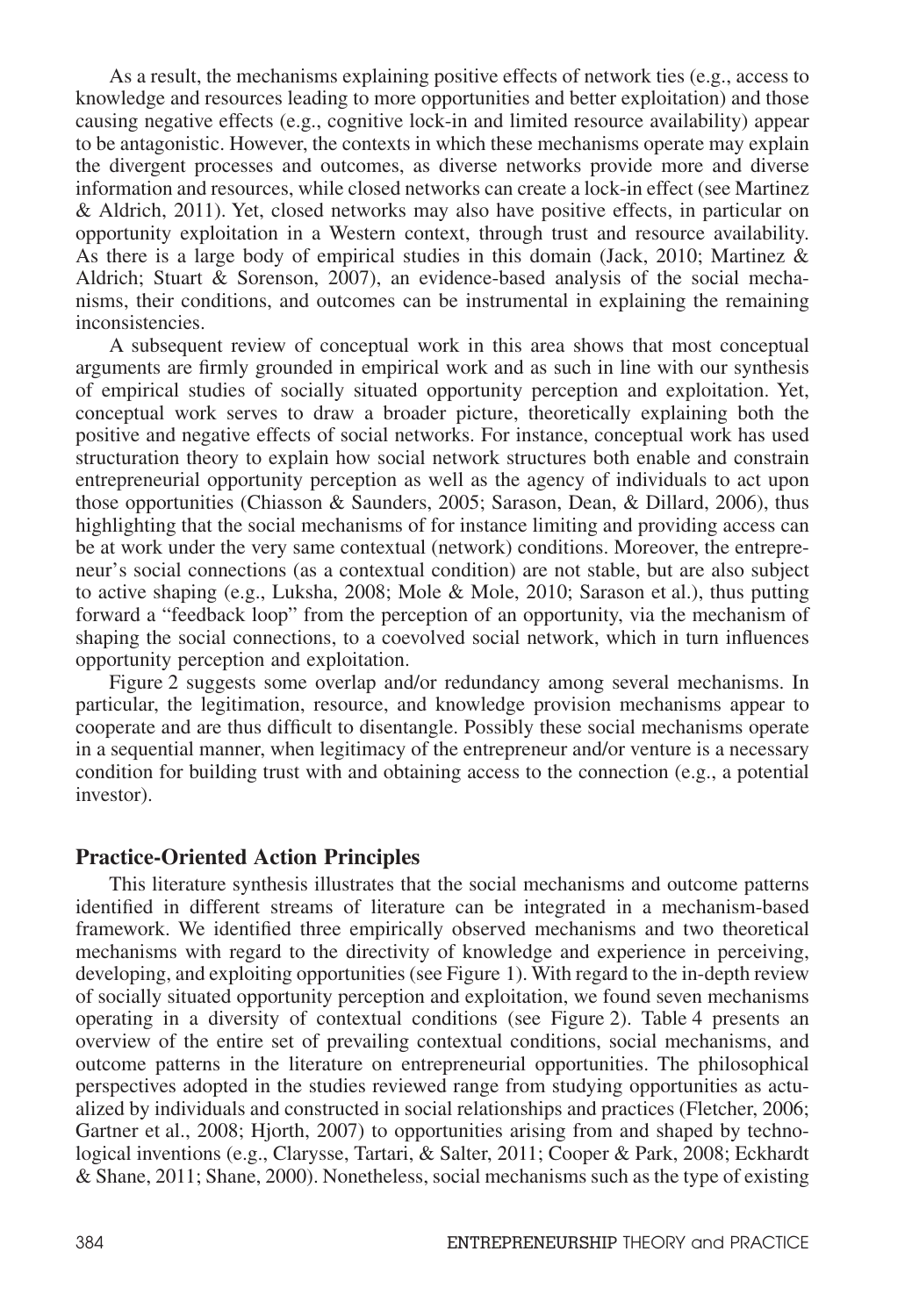knowledge and outcome patterns such as opportunity type are consistent. This suggests the research synthesis framework proposed in this paper is largely agnostic to underlying assumptions and serves to build a cumulative understanding of contextual conditions, social mechanisms, and outcome patterns.

As the next step, we can develop practice-oriented products from this synthesis. Multiple studies have developed such practice-oriented products, for instance by codifying entrepreneurial principles for action (see Frese et al., 2012) or by developing design principles that are grounded in the available research evidence (e.g., Denyer et al., 2008). In the particular format proposed by Denyer et al., these design principles draw on a context–intervention–mechanism–outcome format, in which explicitly the intervention or action is described. In our research synthesis framework, the entrepreneurial action domain is captured by describing the boundaries of these actions in terms of contextual conditions, social mechanisms, and outcome patterns. As such, highly idiosyncratic entrepreneurial actions within these (typically rather broad) boundaries are likely to be more effective in producing particular outcome patterns than those who fail to acknowledge these boundaries. Consequently, because the action space is specified, one can develop specific action principles for practitioners such as entrepreneurs, policy makers, advisors, or educators. To give an impression of what such a practical end product of a mechanism-based synthesis looks like, we have transformed the findings with regard to "individual cognitive framing of opportunities" and "socially situated opportunity perception and exploitation" into a set of entrepreneur-focused action principles displayed in Table 5. Moreover, this table also provides some potential actions based on these principles, describing ways to trigger the social mechanism and/or change contextual conditions in order to influence the outcome pattern. Overall, these action principles are evidence-based, in the sense that they are grounded in our research synthesis, but are not yet tested as such by practitioners in a specific context; in this respect, Denyer et al. have argued that the most powerful action principles are grounded in the available research evidence as well as extensively field tested in practice.

Similarly, other context–mechanism–outcome combinations can be transformed into principles for action, pointing at ways to adapt contextual factors or ways to establish or trigger the relevant mechanisms. Previous work on evidence-based management has not only described in detail how such principles for action can be codified, but has also demonstrated that well-specified and field-tested principles need to incorporate the pragmatic and emergent knowledge from practitioners (Van Burg et al., 2008; Van de Ven & Johnson, 2006). In this respect, the research synthesis approach presented in this paper merely constitutes a first step toward integrating actionable insights from very diverse research modes into context-specific principles that inform evidence-based actions.

#### **Discussion**

Entrepreneurship theorizing currently is subject to a debate between highly different philosophical positions, for instance in the discourse on the ontology and epistemology of opportunities (Short et al., 2010). To conceptually reconcile the two positions in this debate, McMullen and Shepherd (2006) proposed a focus on entrepreneurial action that would make ontological assumptions less important. Our argument in this paper provides an important complement to McMullen and Shepherd's proposal. The research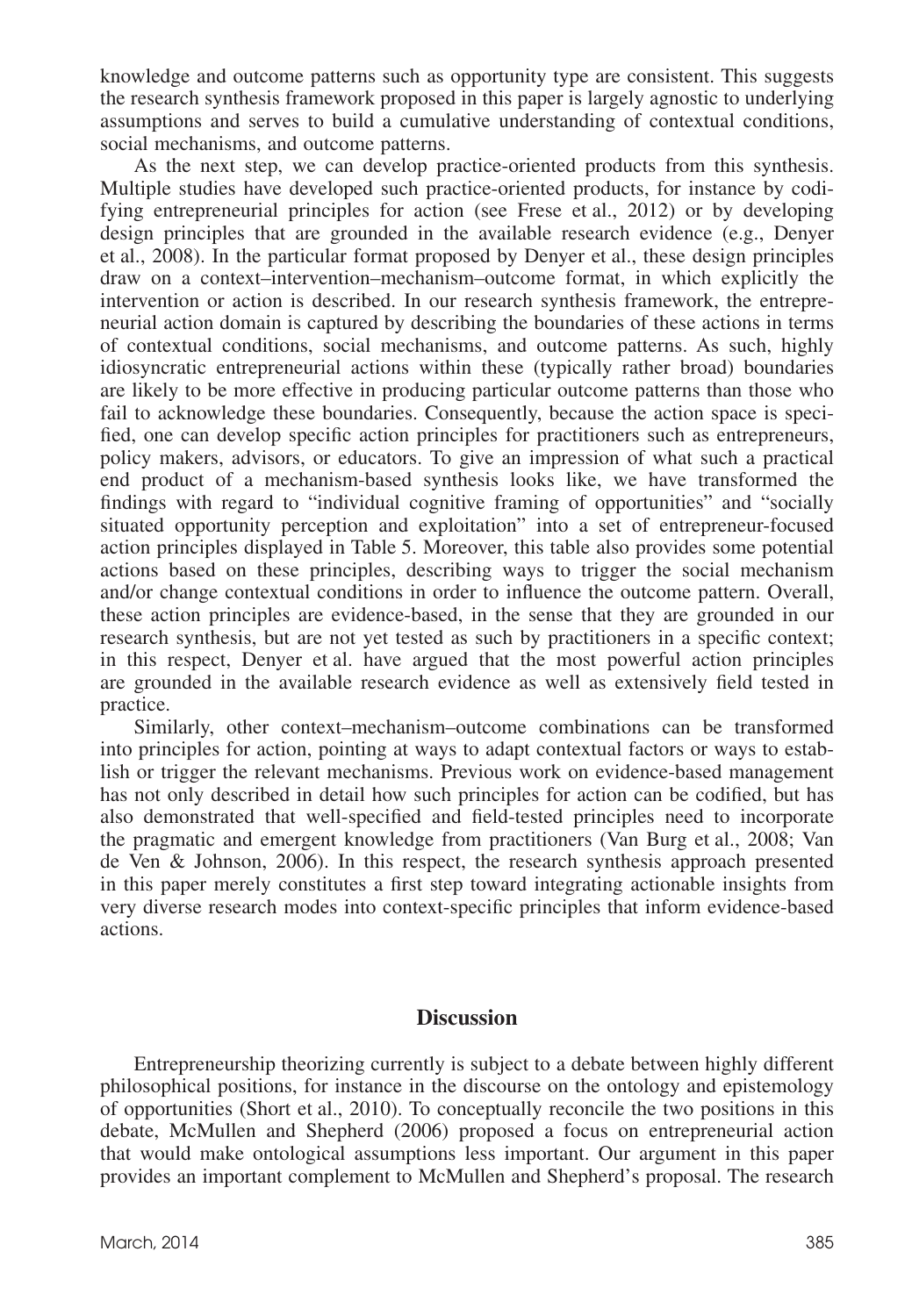# Table 5

# Examples of Action Principles Based on the Mechanism-Based Research Synthesis

| Cluster                                                            | Action principle                                                                                                                                                                                                                                                                                                                                                                                                                                                                                                                                                                                                                                                                                                                                                                                                                                                                                                                               | Potential actions                                                                                                                                                                                                                                                                                                                                                                                                                                                                                                                                                                                                                                                                                                                                                                                                                                                    |
|--------------------------------------------------------------------|------------------------------------------------------------------------------------------------------------------------------------------------------------------------------------------------------------------------------------------------------------------------------------------------------------------------------------------------------------------------------------------------------------------------------------------------------------------------------------------------------------------------------------------------------------------------------------------------------------------------------------------------------------------------------------------------------------------------------------------------------------------------------------------------------------------------------------------------------------------------------------------------------------------------------------------------|----------------------------------------------------------------------------------------------------------------------------------------------------------------------------------------------------------------------------------------------------------------------------------------------------------------------------------------------------------------------------------------------------------------------------------------------------------------------------------------------------------------------------------------------------------------------------------------------------------------------------------------------------------------------------------------------------------------------------------------------------------------------------------------------------------------------------------------------------------------------|
| Individual cognitive<br>framing of<br>opportunities                | Whether you will perceive <i>and</i> act upon an<br>entrepreneurial opportunity (OP) depends to a large<br>extent on external circumstances as well as the<br>experiences, competences, and resources you are<br>bringing to the table (CC) because these conditions:<br>- enable/constrain drawing on your knowledge and<br>experiences to frame the opportunity (SM);<br>- facilitate/limit using methods like metaphorical,<br>analogical, and counterfactual reasoning (SM);<br>- facilitate/limit entrepreneurial alertness (SM);<br>- influence a positive/negative perception of your<br>own abilities (SM);<br>- determine the domain specificity of your knowledge<br>$(SM)$ .                                                                                                                                                                                                                                                        | Based upon this principle, the following specific actions<br>may foster your ability to perceive and act upon an<br>opportunity:<br>- acquiring new experiences, competences, and<br>knowledge;<br>- training your skill in using metaphorical, analogical,<br>and counterfactual reasoning.                                                                                                                                                                                                                                                                                                                                                                                                                                                                                                                                                                         |
| Socially situated<br>opportunity<br>perception<br>and exploitation | Whether you will perceive one or more (innovative)<br>opportunities (OP) depends partly on the diversity<br>and strength of your social relationships as well<br>as your networking behavior (CC) by way of:<br>- giving (no) pressure and stimuli (SM);<br>- providing (or in case of a less diverse network:<br>limiting) access to knowledge and resources (SM);<br>- facilitating/limiting associational thinking to connect<br>different information/resources from these ties (SM).<br>The (lack of) success of your efforts to exploit<br>opportunities (OP) depends to large extent on the<br>diversity, proximity, and family dependence of your<br>network (CC), as these aspects of your network:<br>- enhance/limit access to knowledge and contacts<br>$(SM)$ ;<br>$-$ do (not) provide legitimacy (SM);<br>- provide a low/high level of social support and<br>encouragement (SM);<br>- create few/many social obligations (SM). | Based upon this principle, the following specific actions<br>likely foster your perception of one or more<br>(innovative) opportunities:<br>- creating awareness of the structure of your network<br>and its limits:<br>- broadening your network, to include ties that enrich<br>this network;<br>- stimulating associational thinking, for example by<br>exposing yourself to novel experiences and ideas.<br>Based upon this principle, the following specific actions<br>may foster the success of your efforts to exploit an<br>opportunity:<br>- becoming aware of the network structure and its<br>limits:<br>- developing strong ties with relevant partners;<br>- develop an appropriate mix of strong and weak ties;<br>- limiting the effect of social obligations, e.g., by<br>creating some physical distance to family and<br>friends in your network. |

CC, contextual conditions; OP, outcome pattern; SM, social mechanism.

synthesis framework developed in this paper serves to specify outcome patterns in relation to the social mechanisms and contextual conditions influencing these patterns.

#### **Research Implications**

An important benefit of the research synthesis framework presented in this paper is that it facilitates the synthesis of dispersed and divergent streams of literature on entrepreneurship. This framework does not imply a particular epistemological stance, such as a narrative or positivist one. If any, then the epistemological perspective adopted in this paper is rooted in a pragmatic view of the world that acknowledges the complementary nature of narrative, positivist, and design knowledge (Gross, 2009; Romme, 2003).

Our proposal to develop a professional practice of research synthesis may also serve to avoid a stalemate in the current disagreement on key paradigmatic issues among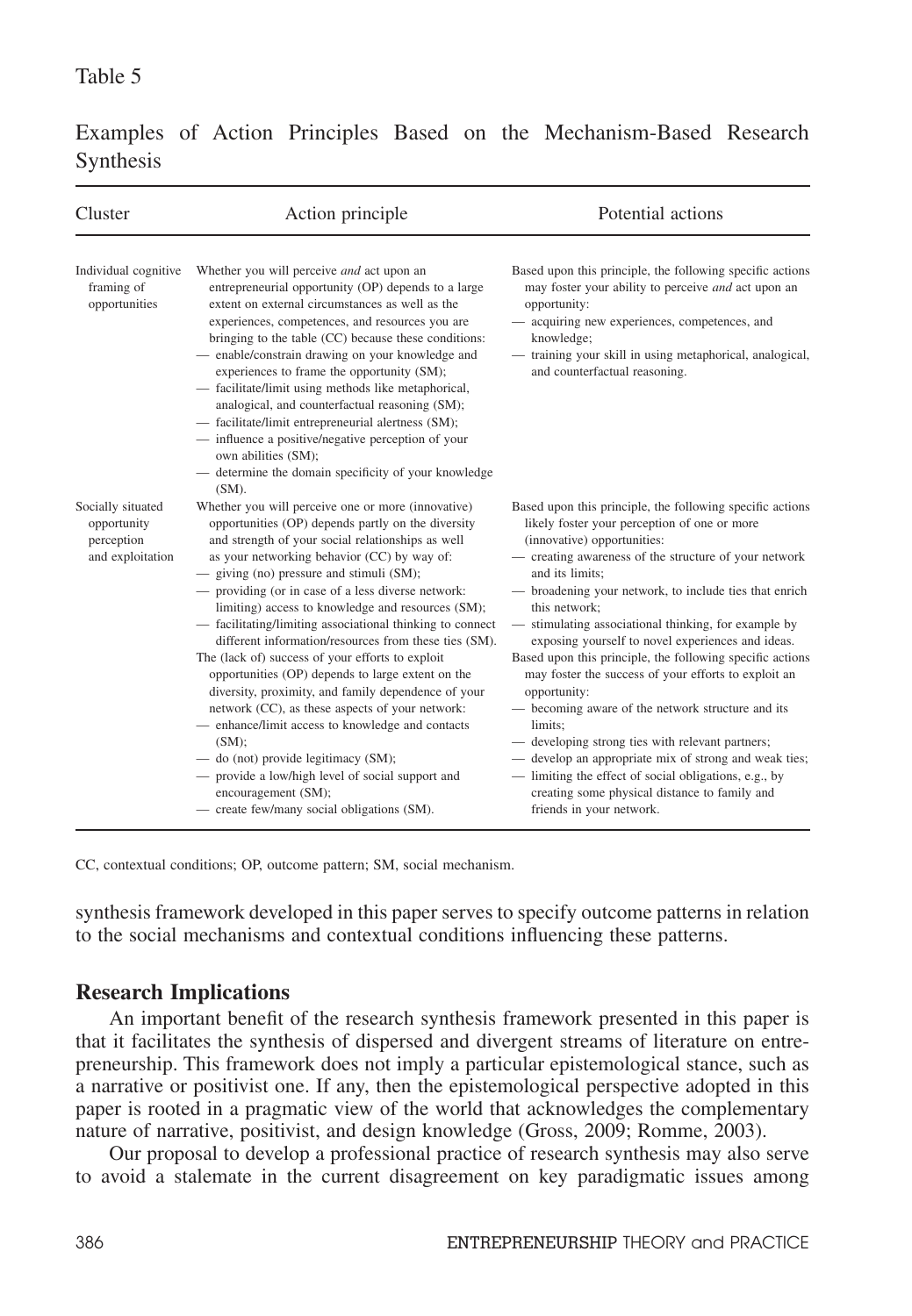entrepreneurship researchers (Davidsson, 2008; Ireland et al., 2005). Rather than engaging in a paradigmatic debate that possibly results in the kind of "paradigm wars" that have raged elsewhere in management studies (e.g., Denison, 1996), a broad framework for research synthesis will be instrumental in spurring and facilitating a discourse on actionable insights dealing with "what," "why," "when," and "how" entrepreneurial ideas, strategies, practices, and actions (do not) work. In particular, we advocate to build mechanism-based explanations for entrepreneurship phenomena. Entrepreneurship studies need to go beyond establishing mere relationships, by exploring and uncovering the social mechanisms that explain why variables are related to each other, as recent calls for mechanism-based explanations of entrepreneurship phenomena also imply (Aldrich, 2010; Frese et al., 2012; McKelvie & Wiklund, 2010; Sarasvathy et al., 2013; Wiklund & Shepherd, 2011). A focus on social mechanisms not only serves to transcend paradigmatic differences, but also creates detailed explanations by identifying mechanisms and contrasting with counterfactuals. For instance, we observed similar mechanisms at work in a diversity of contexts in which an entrepreneur's knowledge and experience affect opportunity identification and exploitation. The literature in this area, although highly diverse in terms of its ontological and epistemological assumptions, is thus starting to converge toward a common understanding of how particular entrepreneurial contexts through certain social mechanisms generate particular outcome patterns.

Our framework also advances the literature on methods of research synthesis in evidencebased management. Early pioneers in this area have argued for a systematic collection of evidence regarding the effect of interventions in particular management contexts (Tranfield et al., 2003). Later work has introduced the notion of mechanisms, as an explanation of the effect of an intervention in a particular context (e.g., Denyer et al., 2008; Rousseau, 2012; Rousseau et al., 2008; Van Aken, 2004), mostly drawing on the critical realist synthesis approach developed by Pawson (2006). Our study highlights that the notion of mechanisms is central to overcome the fragmented nature of the field (see Denyer et al., 2008), and further develops this notion by adopting a pragmatic perspective on mechanisms that avoids the restrictive assumptions of (critical) realism, which makes it widely acceptable.

Moreover, and more importantly, the synthesis approach developed in this paper specifies how detailed mechanism-based explanations can be created by qualitative assessments of different types of mechanisms and their hierarchy, dependency, and sequence, including an analysis of rival mechanisms or counterfactuals. Our synthesis also shows the importance of context-dependency of those mechanisms and thus provides an approach that responds to repeated calls for a better inclusion of context in theorizing and researching entrepreneurship (e.g., Welter, 2011; Zahra, 2007). A key task of any research synthesis is to take stock of what the existing body of knowledge tells about the context dependency of entrepreneurial action, thus informing a broader audience about why and how particular mechanisms produce an outcome in a particular context and not in others. Finally, the example of the synthesis of the "entrepreneurial opportunity" literature demonstrates that mechanism-based synthesis can effectively combine fragmented findings arising from quantitative studies of cause–effect relations with those arising from studies using qualitative data to assess the impact of mechanisms and contexts.

#### **Practical Implications**

The research synthesis perspective developed in this paper serves to bridge the socalled "relevance gap" between mainstream entrepreneurship science and entrepreneurial practice. In search of a research domain and a strong theory, entrepreneurship researchers have increasingly moved away from practically relevant questions (Zahra & Wright,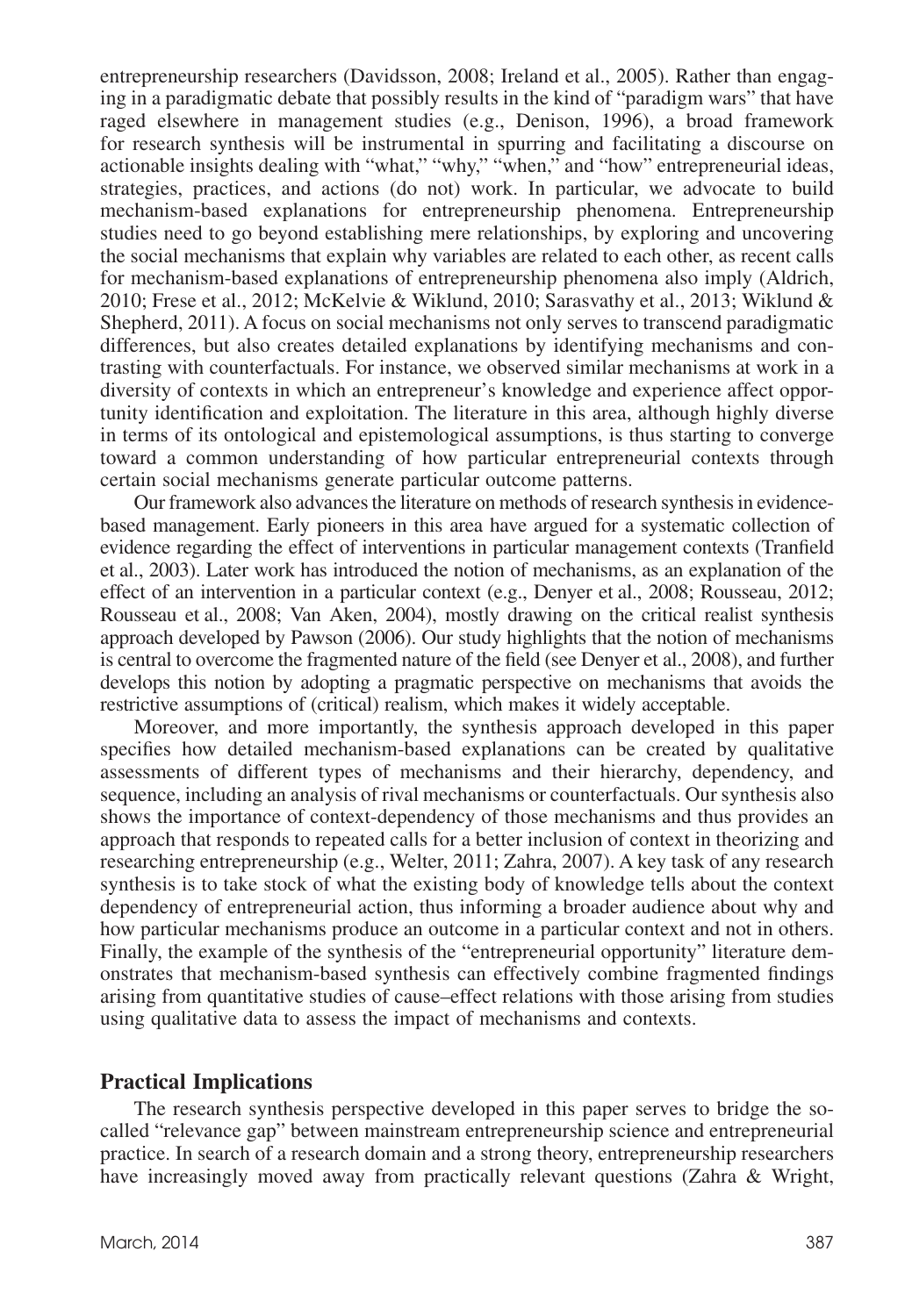2011). This has led to an increased awareness of the scientific rationale of entrepreneurship research (Shane & Venkataraman, 2000), but also reinforced the boundaries between the science and practice of entrepreneurship and provoked an ongoing debate on epistemic differences. As our synthesis of the entrepreneurial opportunity literature illustrates, few studies adopt a pragmatic and actionable orientation with a clear focus on the processes of practicing entrepreneurs.

Meanwhile, policy fashions rather than empirical evidence or well-established theory tend to influence entrepreneurial behavior and public policy (Bower, 2003; Mowery & Ziedonis, 2004; Weick, 2001). Moreover, previous attempts to develop practice-oriented design recommendations from "thick" case descriptions provide only a partial view of policy (actions and interventions) or refrain from specifying the specific contexts of these recommendations. This makes it rather difficult to formulate recommendations that bear contextual validity as well as synthesize scholarly insights (Welter, 2011; Zahra, 2007). In other words, there is a major risk that many entrepreneurs, investors, and other stakeholders in entrepreneurial initiatives and processes miss out on key scholarly insights, as a solid basis from which adequate strategies, policies, and measures can be developed.

In this respect, evidence-based insights codified in terms of contextual conditions, key social mechanisms, and outcome patterns can inform and support entrepreneurs and their stakeholders in the process of designing and developing new ventures. Although this article may not be read by many practicing entrepreneurs, its results—and future work using such an approach—are of direct relevance for those who want to take stock of the existing knowledge base with the aim to learn, educate, and support evidence-based entrepreneurship. In that sense, the contextual conditions and social mechanisms identified (e.g., in our synthesis of the entrepreneurial opportunity literature) do not provide a universal blueprint but evidence-based insights that can easily be transformed into context-specific principles for action, as demonstrated in Table 5. For instance, the research synthesis conducted in this paper demonstrates legitimacy creation, cognitive lock-in, information and resource gathering, as well as social obligations are key mechanisms explaining the highly diverse effects of social ties. Entrepreneurs who become aware of these mechanisms are likely to become more effective in social networking efforts, for example, by searching for variety, engaging in deliberate efforts to reshape their network structure, and so forth.

#### **Limitations and Further Research**

This paper presents a mechanism-based research synthesis approach that is applied to the literature on entrepreneurial opportunity formation, exploration, and exploitation. We systematically collected the relevant papers on this topic using a list of journals, but both the article collection as well as the presentation of the synthesis were limited. A proper systematic review of the existing body of knowledge should start by collecting all research output—including working papers, books, and monographs—and then explain how the number of documents was reduced according to clear and reproducible guidelines. Furthermore, in this paper, we were only able to present a snippet of the synthesis and the assumptions of the studies (cf. Dimov, 2011). It is up to future work in this area to develop a full-fledged systematic database of research documents and research synthesis, including collecting insights from other relevant fields, and to do this exercise for other relevant topics in the entrepreneurship literature as well.

Moreover, we merely touched on the analysis of the dependency and redundancy of the social mechanisms identified. A formal and more detailed analysis of dependency,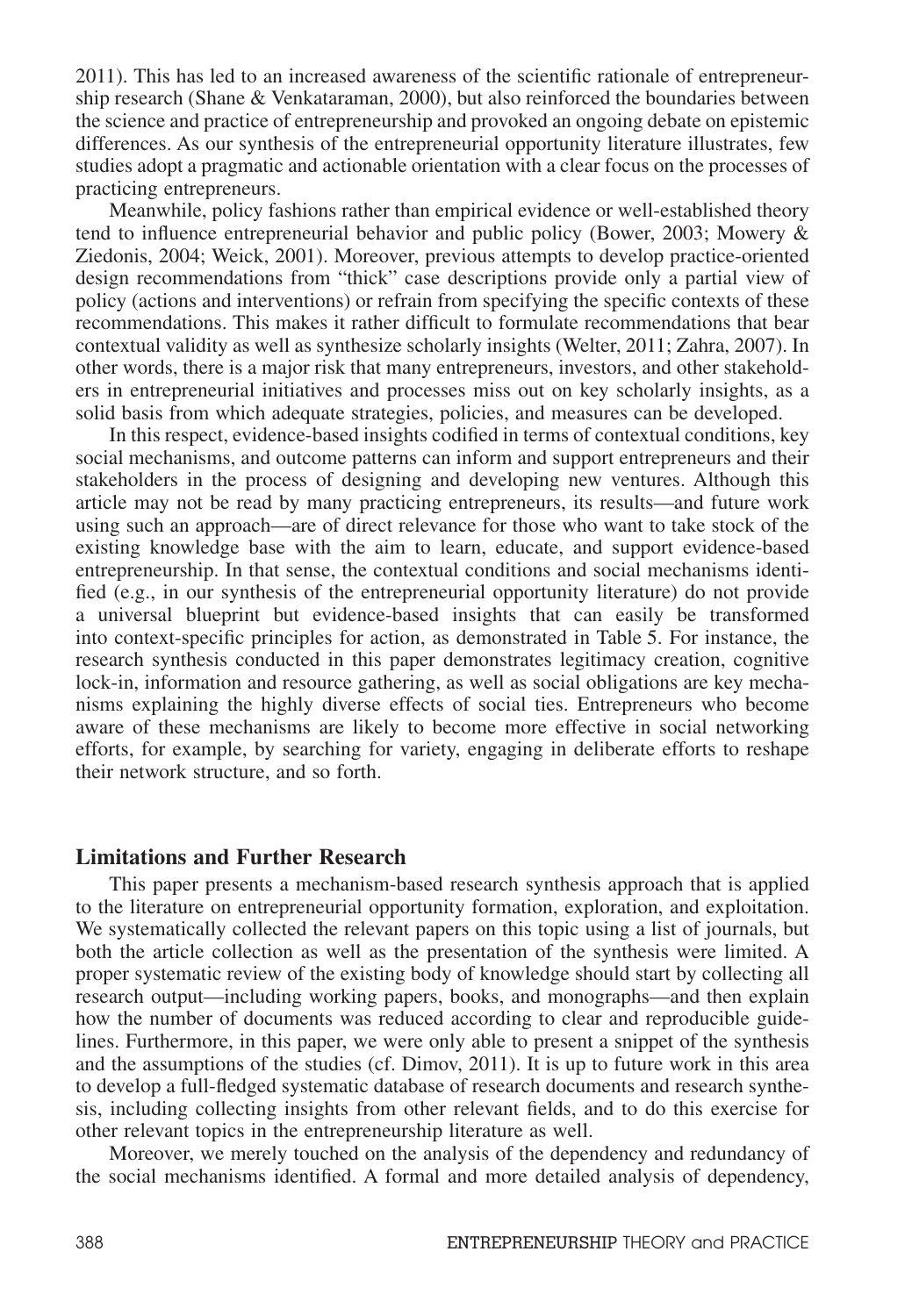redundancy, counterfactuals, and unobserved mechanisms (cf. Durand & Vaara, 2009) is a very promising route for further research, which may also serve to identify new mechanisms and areas of research.

Finally, future research will need to focus on systematically distinguishing different types of mechanisms—ranging from micro to macro. For instance, Hedström and Swedberg (1996) refer to situational, action formation, and transformational mechanisms; alternatively, Gross (2009) distinguishes individual–cognitive, individual–behavioral, and collectively enacted mechanisms. Distinguishing these different types of mechanisms will serve to identify the social levels at which and contexts in which practitioners can intervene.

#### **Conclusion**

Stevenson and Jarillo (1990, p. 21) advocated researching the "how" rather than the "why" and "what" of entrepreneurship. In spite of the impact of this foundational work, most research in entrepreneurship remains focused on the "why" and "what." Many researchers acknowledge the relevance of "how" questions, but run into major difficulties when they try to provide answers to the practical challenges faced by entrepreneurs, investors, and other stakeholders (Bygrave, 2007). We have argued positivist knowledge (on why and what issues) can be complementary to narrative and actionable knowledge (on how issues), but only if these highly different kinds of knowledge and research are effectively combined. Drawing on the systematic review and research synthesis literature, we presented a mechanism-based framework that serves to synthesize research findings in terms of their outcome patterns, contextual conditions, and social mechanisms. Subsequently, research findings on opportunity discovery and creation were reviewed and synthesized. This synthesis example demonstrates that research synthesis does not substitute theory development within the positivist, narrative, or design modes in entrepreneurship research, but provides a framework for developing an evidence-based and actionable overview of what we know about entrepreneurship.

#### **REFERENCES**

Aldrich, H.E. (2010). Beam me up, Scott(ie)! Institutional theorists' struggles with the emergent nature of entrepreneurship. *Research in the Sociology of Work*, *21*, 329–364.

Aldrich, H.E. & Fiol, C.M. (1994). Fools rush in? The institutional context of industry creation. *Academy of Management Review*, *19*(4), 645–670.

Aldrich, H.E. & Ruef, M. (2006). *Organizations evolving*. London: Sage Publications.

Alvarez, S.A. & Barney, J.B. (2007). Discovery and creation: Alternative theories of entrepreneurial action. *Strategic Entrepreneurship Journal*, *1*(1–2), 11–26.

Alvarez, S.A. & Barney, J.B. (2010). Entrepreneurship and epistemology: The philosophical underpinnings of the study of entrepreneurial opportunities. *Academy of Management Annals*, *4*, 557–583.

Alvarez, S.A., Barney, J.B., & Young, S.L. (2010). Debates in entrepreneurship: Opportunity formation and implications for the field of entrepreneurship. In Z.J. Acs & D.B. Audretsch (Eds.), *Handbook of entrepreneurship research* (Vol. 5, pp. 23–45). New York: Springer.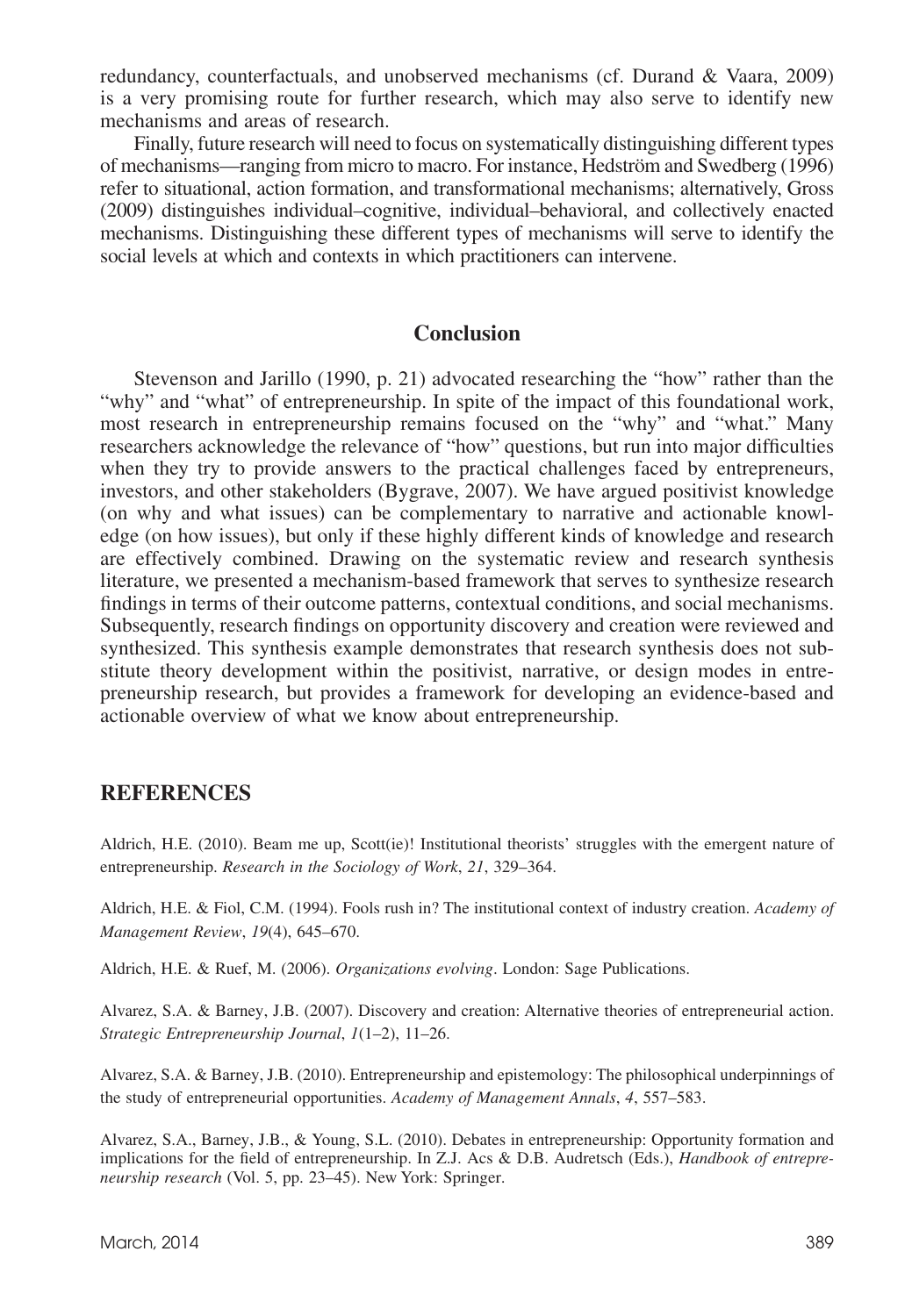Anderson, P.J.J., Blatt, R., Christianson, M.K., Grant, A.M., Marquis, C., Neuman, E.J., et al. (2006). Understanding mechanisms in organizational research: Reflections from a collective journey. *Journal of Management Inquiry*, *15*(2), 102–113.

Arenius, P. & De Clercq, D. (2005). A network-based approach on opportunity recognition. *Small Business Economics*, *24*(3), 249–265.

Argyris, C., Putnam, R., & McLain Smith, D. (1985). *Action science*. London: Jossey-Bass.

Baron, R.A. (2004). The cognitive perspective: A valuable tool for answering entrepreneurship's basic "why" questions. *Journal of Business Venturing*, *19*(2), 221–239.

Baron, R.A. (2008). The role of affect in the entrepreneurial process. *Academy of Management Review*, *33*(2), 328–340.

Baron, R.A. & Ensley, M.D. (2006). Opportunity recognition as the detection of meaningful patterns: Evidence from comparisons of novice and experienced entrepreneurs. *Management Science*, *52*(9), 1331– 1344.

Baron, R.A., Hmieleski, K.M., & Henry, R.A. (2012). Entrepreneurs' dispositional positive affect: The potential benefits—and potential costs—of being "up." *Journal of Business Venturing*, *27*(3), 310–324.

Battilana, J., Leca, B., & Boxenbaum, E. (2009). How actors change institutions: Towards a theory of institutional entrepreneurship. *Academy of Management Annals*, *3*(1), 65–107.

Berglund, H. (2007). Opportunities as existing and created: A study of entrepreneurs in the Swedish mobile internet industry. *Journal of Enterprising Culture*, *15*(3), 243–273.

Bhagavatula, S., Elfring, T., van Tilburg, A., & van de Bunt, G.G. (2010). How social and human capital influence opportunity recognition and resource mobilization in India's handloom industry. *Journal of Business Venturing*, *25*(3), 245–260.

Bhaskar, R. (1978). *A realist theory of science*. Hassocks, U.K.: Harvester Press.

Bower, D.J. (2003). Business model fashion and the academic spinout firm. *R&D Management*, *33*(2), 97–106.

Briner, R. & Denyer, D. (2012). Evidence synthesis as a scholarship and practice tool. In D.M. Rousseau (Ed.), *Handbook of evidence-based management: Companies, classrooms, and research* (pp. 112–129). Oxford: Oxford University Press.

Busenitz, L.W., Moesel, D.D., Fiet, J.O., & Barney, J.B. (1997). The framing of perceptions of fairness in the relationship between venture capitalists and new venture teams. *Entrepreneurship Theory and Practice*, *21*(3), 5–21.

Bygrave, W.D. (2007). The entrepreneurship paradigm (I) revisited. In H. Neergaard & J. Parm Ulhøi (Eds.), *Handbook of qualitative research methods in entrepreneurship* (pp. 17–48). Cheltenham, U.K.: Edward Elgar Publishing.

Cairns, G. & Śliwa, M. (2008). The implications of Aristotle's phronesis for organizational inquiry. In D. Barry & H. Hansen (Eds.), *The Sage handbook of new approaches in management and organization* (pp. 318–328). London: Sage Publications.

Chia, R. (1996). Teaching paradigm shifting in management education: University business schools and the entrepreneurial imagination. *Journal of Management Studies*, *33*(4), 409–428.

Chiasson, M. & Saunders, C. (2005). Reconciling diverse approaches to opportunity research using the structuration theory. *Journal of Business Venturing*, *20*(6), 747–767.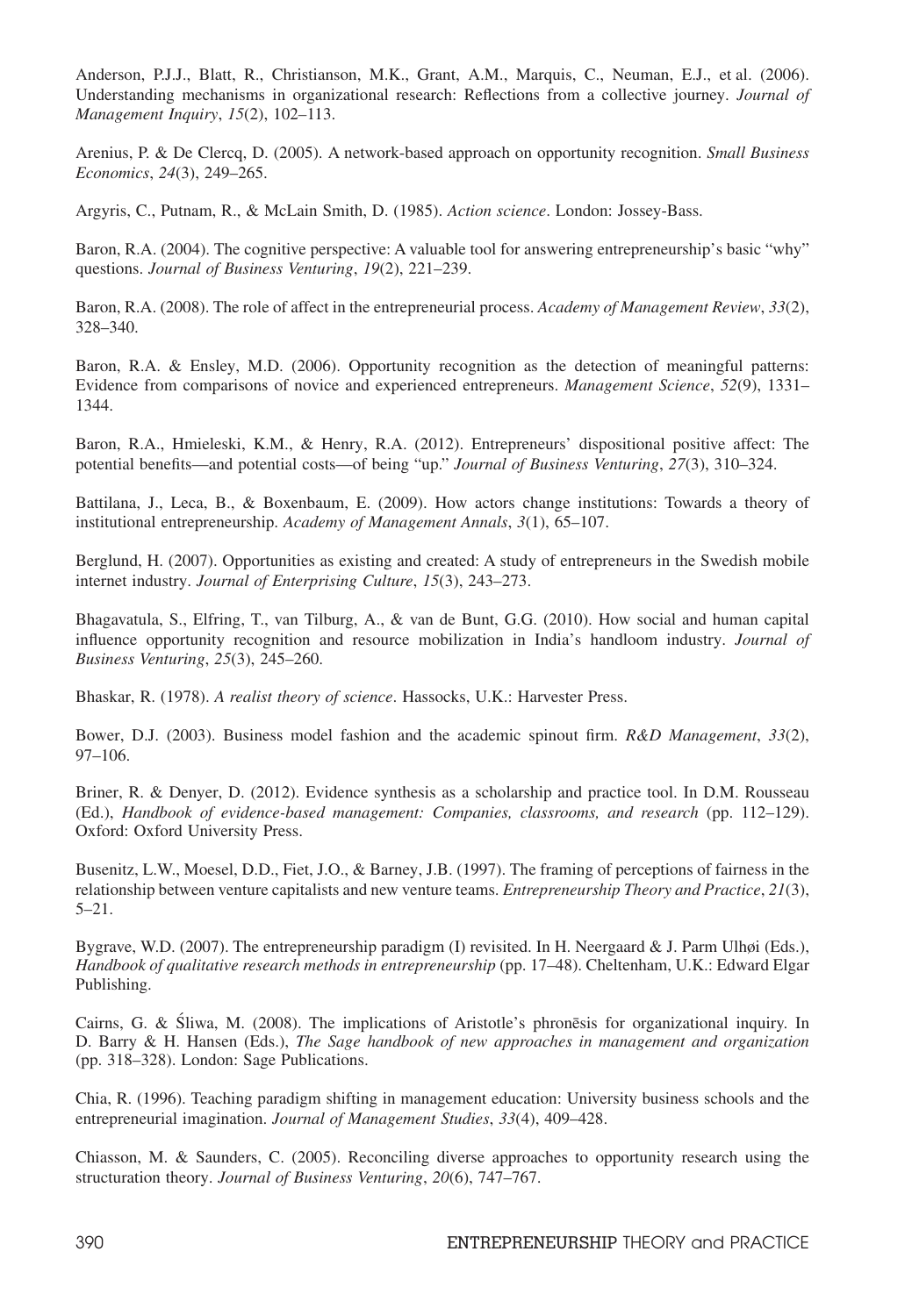Chiles, T.H., Bluedorn, A.C., & Gupta, V.K. (2007). Beyond creative destruction and entrepreneurial discovery: A radical Austrian approach to entrepreneurship. *Organization Studies*, *28*(4), 467–493.

Clarysse, B., Tartari, V., & Salter, A. (2011). The impact of entrepreneurial capacity, experience and organizational support on academic entrepreneurship. *Research Policy*, *40*(8), 1084–1093.

Cooper, S.Y. & Park, J.S. (2008). The impact of "incubator" organizations on opportunity recognition and technology innovation in new, entrepreneurial high-technology ventures. *International Small Business Journal*, *26*(1), 27–56.

Corley, K.G. & Gioia, D.A. (2011). Building theory about theory building: What constitutes a theoretical contribution? *Academy of Management Review*, *36*(1), 12–32.

Cornelissen, J.P. & Clarke, J.S. (2010). Imagining and rationalizing opportunities: Inductive reasoning and the creation and justification of new ventures. *Academy of Management Review*, *35*(4), 539–557.

Corner, P.D. & Ho, M. (2010). How opportunities develop in social entrepreneurship. *Entrepreneurship Theory and Practice*, *34*(4), 635–659.

Coviello, N.E. & Jones, M.V. (2004). Methodological issues in international entrepreneurship research. *Journal of Business Venturing*, *19*(4), 485–508.

Cross, N. (2001). Designerly ways of knowing: Design discipline versus design science. *Design Issues*, *17*(3), 49–55.

Davidsson, P. (2003). The domain of entrepreneurship research: Some suggestions. *Advances in Entrepreneurship, Firm Emergence and Growth*, *6*, 315–372.

Davidsson, P. (2008). *The entrepreneurship research challenge*. Cheltenham, U.K.: Edward Elgar.

Davis, G.F. & Marquis, C. (2005). Prospects for organization theory in the early twenty-first century: Institutional fields and mechanisms. *Organization Science*, *16*(4), 332–343.

Delmar, F. & Shane, S. (2003). Does business planning facilitate the development of new ventures? *Strategic Management Journal*, *24*(12), 1165–1185.

Dencker, J.C., Gruber, M., & Shah, S.K. (2009). Individual and opportunity factors influencing job creation in new firms. *Academy of Management Journal*, *52*(6), 1125–1147.

Denison, D.R. (1996). What is the difference between organizational culture and organizational climate? A native's point of view on a decade of paradigm wars. *Academy of Management Review*, *21*(3), 619–654.

Denyer, D. & Tranfield, D. (2006). Using qualitative research synthesis to build an actionable knowledge base. *Management Decision*, *44*(2), 213–227.

Denyer, D., Tranfield, D., & Van Aken, J.E. (2008). Developing design propositions through research synthesis. *Organization Studies*, *29*(3), 393–413.

Dew, N., Read, S., Sarasvathy, S.D., & Wiltbank, R. (2009). Effectual versus predictive logics in entrepreneurial decision-making: Differences between experts and novices. *Journal of Business Venturing*, *24*(4), 287–309.

Dewey, J. (1929). *The quest for certainty: A study of the relation of knowledge and action*. New York: Minton, Balch & Company. Reprinted in: Dewey, J. (1984). *The later works: 1925–1953, volume 4: 1929* (pp. 1–254). Carbondale, IL: Southern Illinois University Press.

DiMaggio, P.J. & Powell, W.W. (1983). The iron cage revisited: Institutional isomorphism and collective rationality in organizational fields. *American Sociological Review*, *48*(2), 147–160.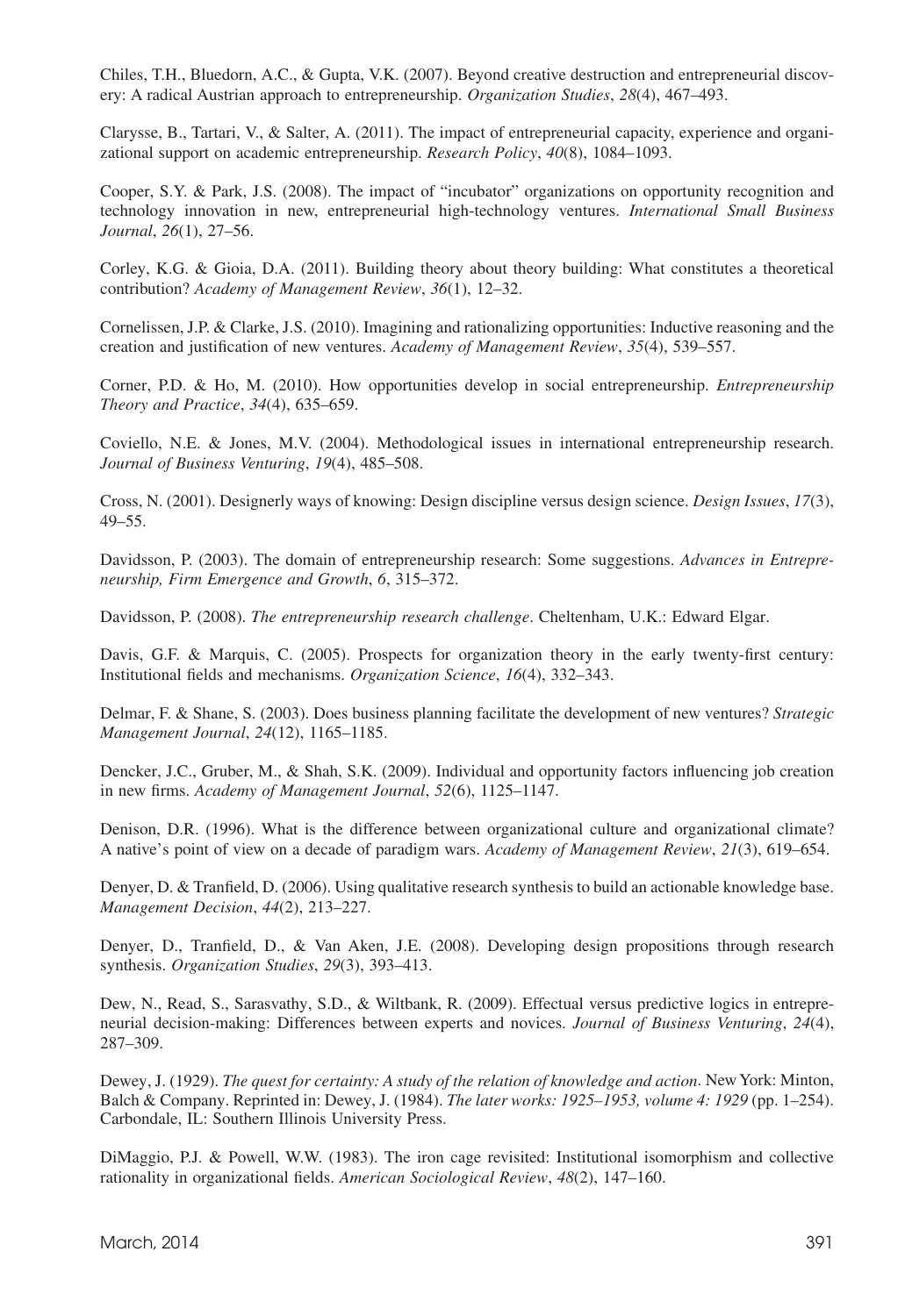Dimov, D. (2007). From opportunity insight to opportunity intention: The importance of person-situation learning match. *Entrepreneurship Theory and Practice*, *31*(4), 561–583.

Dimov, D. (2010). Nascent entrepreneurs and venture emergence: Opportunity confidence, human capital, and early planning. *Journal of Management Studies*, *47*(6), 1123–1153.

Dimov, D. (2011). Grappling with the unbearable elusiveness of entrepreneurial opportunities. *Entrepreneurship Theory and Practice*, *35*(1), 57–81.

Downing, S. (2005). The social construction of entrepreneurship: Narrative and dramatic processes in the coproduction of organizations and identities. *Entrepreneurship Theory and Practice*, *29*(2), 185–204.

Durand, R. & Vaara, E. (2009). Causation, counterfactuals, and competitive advantage. *Strategic Management Journal*, *30*(12), 1245–1264.

Dyer, J.H., Gregersen, H.B., & Christensen, C. (2008). Entrepreneur behaviors, opportunity recognition, and the origins of innovative ventures. *Strategic Entrepreneurship Journal*, *2*(4), 317–338.

Eckhardt, J.T. & Shane, S.A. (2011). Industry changes in technology and complementary assets and the creation of high-growth firms. *Journal of Business Venturing*, *26*(4), 412–430.

Elfring, T. & Hulsink, W. (2003). Networks in entrepreneurship: The case of high-technology firms. *Small Business Economics*, *21*(4), 409–422.

Ellis, P.D. (2010). Social ties and international entrepreneurship: Opportunities and constraints affecting firm internationalization. *Journal of International Business Studies*, *42*(1), 99–127.

Fletcher, D.E. (2006). Entrepreneurial processes and the social construction of opportunity. *Entrepreneurship & Regional Development*, *18*(5), 421–440.

Flyvbjerg, B. (2001). *Making social science matter: Why social inquiry fails and how it can succeed again*. Cambridge: Cambridge University Press.

Foss, N.J., Klein, P.G., Kor, Y.Y., & Mahoney, J.T. (2008). Entrepreneurship, subjectivism, and the resourcebased view: Toward a new synthesis. *Strategic Entrepreneurship Journal*, *2*(1), 73–94.

Frese, M., Bausch, A., Schmidt, P., Strauch, A., & Kabst, R. (2012). Evidence-based entrepreneurship: Cumulative science, action principles, and bridging the gap between science and practice. *Foundations and Trends in Entrepreneurship*, *8*, 1–62.

Gaglio, C.M. (2004). The role of mental simulations and counterfactual thinking in the opportunity identification process. *Entrepreneurship Theory and Practice*, *28*(6), 533–552.

Gaglio, C.M. & Katz, J.A. (2001). The psychological basis of opportunity identification: Entrepreneurial alertness. *Small Business Economics*, *16*(2), 95–111.

Gartner, W.B. (2007a). Is there an elephant in entrepreneurship? Blind assumptions in theory development. *Entrepreneurship Theory and Practice*, *25*(4), 27–39.

Gartner, W.B. (2007b). Entrepreneurial narrative and a science of the imagination. *Journal of Business Venturing*, *22*(5), 613–627.

Gartner, W.B., Shaver, K.G., & Liao, J. (2008). Opportunities as attributions: Categorizing strategic issues from an attributional perspective. *Strategic Entrepreneurship Journal*, *2*(4), 301–315.

Garud, R., Hardy, C., & Maguire, S. (2007). Institutional entrepreneurship as embedded agency: An introduction to the special issue. *Organization Studies*, *28*(7), 957–969.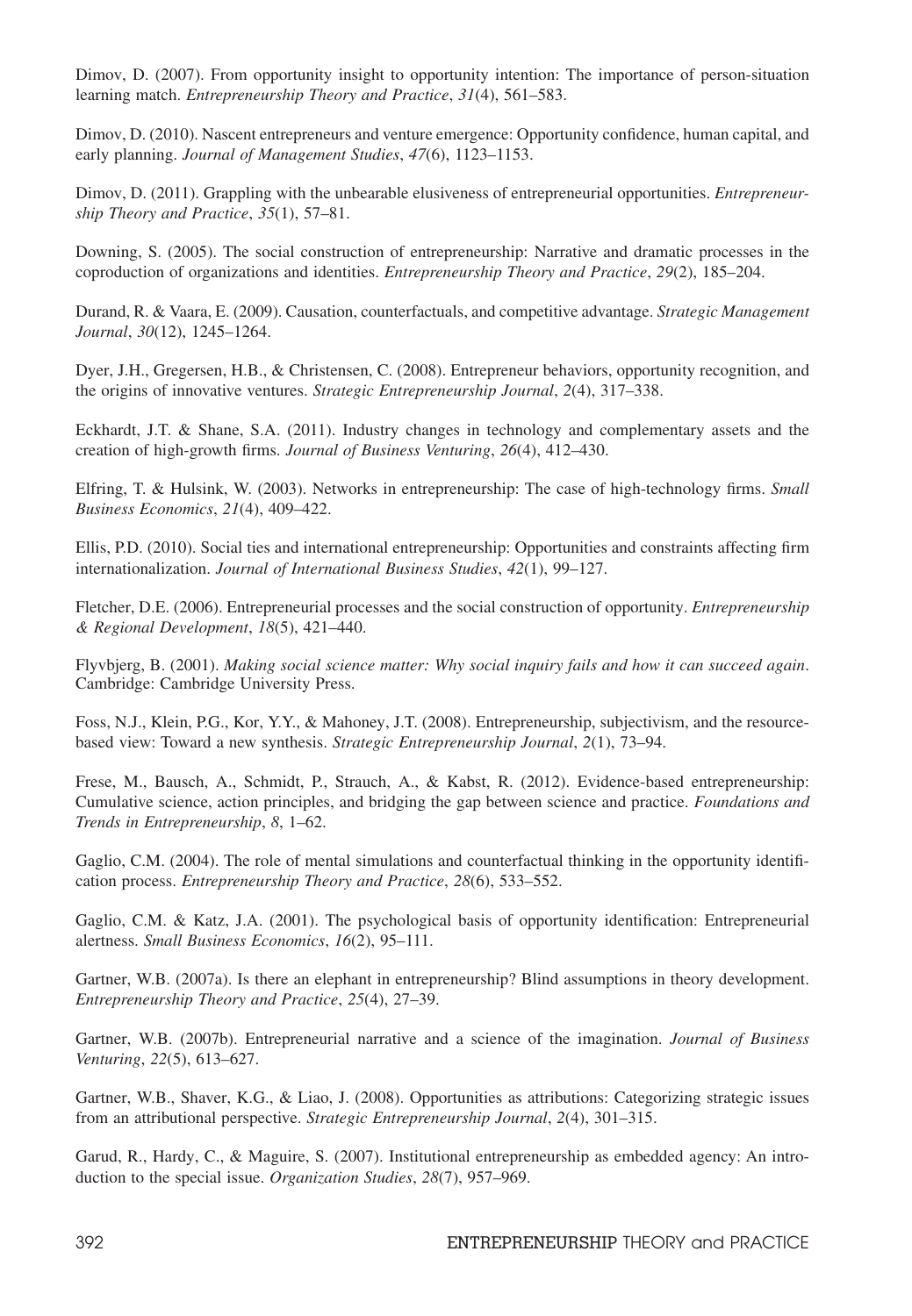Garud, R. & Karnøe, P. (2003). Bricolage versus breakthrough: Distributed and embedded agency in technology entrepreneurship. *Research Policy*, *32*, 277–300.

Geyskens, I., Krishnan, R., Steenkamp, J.B.E.M., & Cunha, P.V. (2009). A review and evaluation of metaanalysis practices in management research. *Journal of Management*, *35*(2), 393–419.

Giddens, A. (1984). *The constitution of society*. Cambridge, U.K.: Polity Press.

Grégoire, D.A., Barr, P.S., & Shepherd, D.A. (2010). Cognitive processes of opportunity recognition: The role of structural alignment. *Organization Science*, *21*(2), 413–431.

Gross, N. (2009). A pragmatist theory of social mechanisms. *American Sociological Review*, *74*(3), 358–379.

Haber, S. & Reichel, A. (2007). The cumulative nature of the entrepreneurial process: The contribution of human capital, planning and environment resources to small venture performance. *Journal of Business Venturing*, *22*(1), 119–145.

Hedström, P. & Swedberg, R. (1996). Social mechanisms. *Acta Sociologica*, *39*(3), 281–308.

Hedström, P. & Ylikoski, P. (2010). Causal mechanisms in the social sciences. *Annual Review of Sociology*, *36*(1), 49–67.

Hildebrand, D.L. (2003). *Beyond realism and antirealism: John Dewey and the neopragmatists*. Nashville, TN: Vanderbilt University Press.

Hjorth, D. (2007). Lessons from lago: Narrating the event of entrepreneurship. *Journal of Business Venturing*, *22*(5), 712–732.

Hjorth, D. & Steyaert, C. (2005). *Narrative and discursive approaches in entrepreneurship: A second movements in entrepreneurship book*. Cheltenham, U.K.: Edward Elgar Publishing.

Hoskisson, R.E., Covin, J., Volberda, H.W., & Johnson, R.A. (2011). Revitalizing entrepreneurship: The search for new research opportunities. *Journal of Management Studies*, *48*(6), 1141–1168.

Ireland, R.D., Webb, J.W., & Coombs, J.E. (2005). Theory and methodology in entrepreneurship research. In D.J. Ketchen, Jr., & D.D. Bergh (Eds.), *Research Methodology in Strategy and Management* (pp. 111–141). Oxford: Elsevier.

Jack, S.L. (2010). Approaches to studying networks: Implications and outcomes. *Journal of Business Venturing*, *25*(1), 120–137.

Jack, S.L. & Anderson, A.R. (2002). The effects of embeddedness on the entrepreneurial process. *Journal of Business Venturing*, *17*(5), 467–487.

Katz, J. & Gartner, W.B. (1988). Properties of emerging organizations. *Academy of Management Review*, *13*(3), 429–441.

Khavul, S., Bruton, G.D., & Wood, E. (2009). Informal family business in Africa. *Entrepreneurship Theory and Practice*, *33*(6), 1219–1238.

Kontinen, T. & Ojala, A. (2011). International opportunity recognition among small and medium-sized family firms. *Journal of Small Business Management*, *49*(3), 490–514.

Kuorikoski, J. & Pöyhönen, S. (2012). Looping kinds and social mechanisms. *Sociological Theory*, *30*(3), 187–205.

Kwan, K.-M. & Tsang, E.W.K. (2001). Realism and constructivism in strategy research: A critical realist response to Mir and Watson. *Strategic Management Journal*, *22*(12), 1163–1168.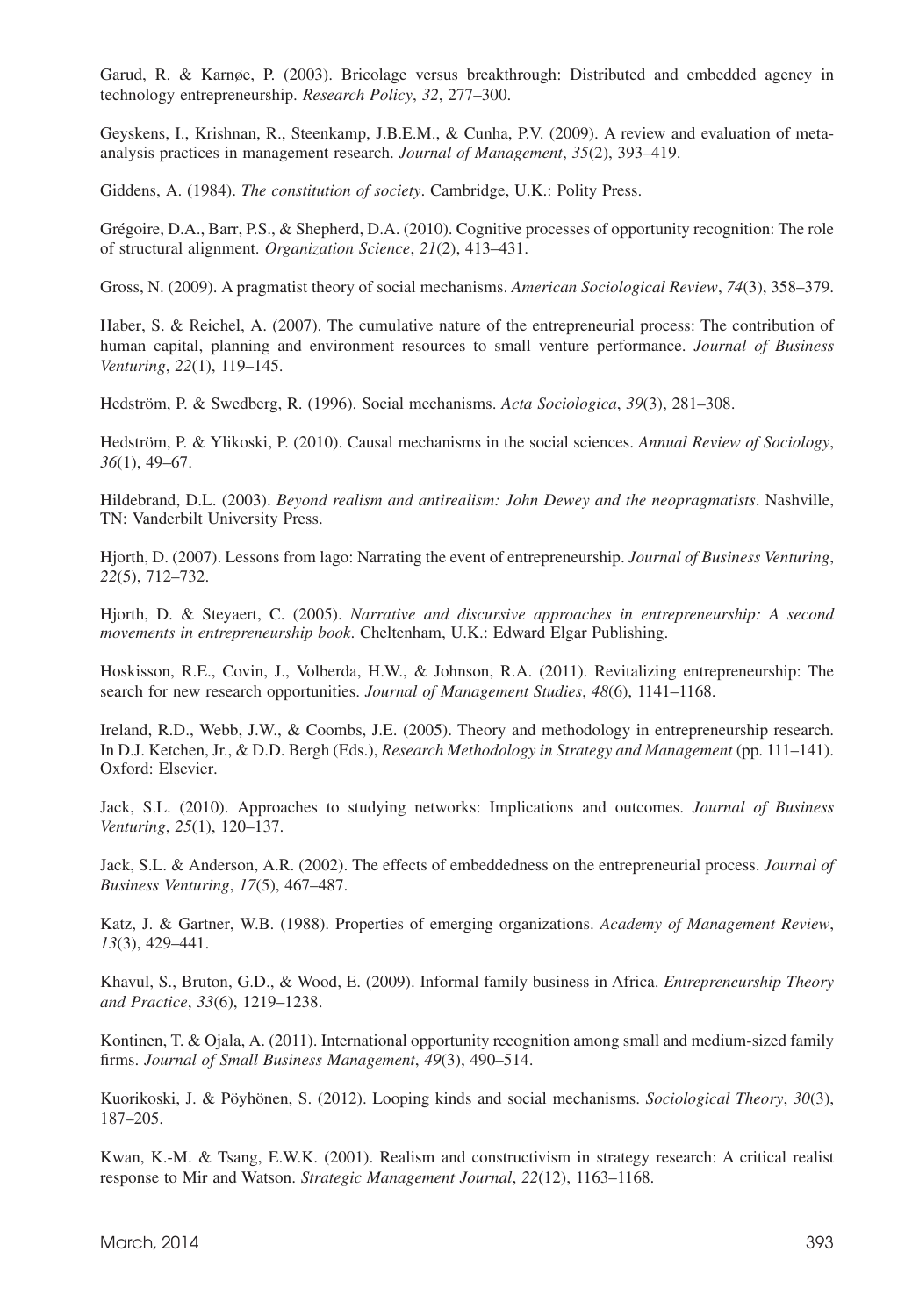Lawson, T. (1997). *Economics and reality*. London: Routledge.

Leitch, C.M., Hill, F.M., & Harrison, R.T. (2010). The philosophy and practice of interpretivist research in entrepreneurship. *Organizational Research Methods*, *13*(1), 67–84.

Levie, J. & Autio, E. (2008). A theoretical grounding and test of the GEM model. *Small Business Economics*, *31*(3), 235–263.

Luksha, P. (2008). Niche construction: The process of opportunity creation in the environment. *Strategic Entrepreneurship Journal*, *2*(4), 269–283.

Martinez, M.A. & Aldrich, H.E. (2011). Networking strategies for entrepreneurs: Balancing cohesion and diversity. *International Journal of Entrepreneurial Behaviour & Research*, *17*(1), 7–38.

McKelvie, A. & Wiklund, J. (2010). Advancing firm growth research: A focus on growth mode instead of growth rate. *Entrepreneurship Theory and Practice*, *34*(2), 261–288.

McMullen, J.S. & Shepherd, D.A. (2006). Entrepreneurial action and the role of uncertainty in the theory of the entrepreneur. *Academy of Management Review*, *31*(1), 132–152.

Merton, R.K. (1968). *Social theory and social structure*. New York: Free Press.

Miller, K.D. & Tsang, E.W.K. (2011). Testing management theories: Critical realist philosophy and research methods. *Strategic Management Journal*, *32*(2), 139–158.

Mole, K.F. & Mole, M. (2010). Entrepreneurship as the structuration of individual and opportunity: A response using a critical realist perspective: Comment on Sarason, Dean and Dillard. *Journal of Business Venturing*, *25*(2), 230–237.

Mowery, D.C.N. & Ziedonis, A.A. (2004). *Ivory tower and industrial innovation: University-industry technology transfer before and after the Bayh-Dole Act*. Stanford, CA: Stanford Business Books.

Nanda, R. & Sørensen, J.B. (2010). Workplace peers and entrepreneurship. *Management Science*, *56*(7), 1116–1126.

Nicolaou, N. & Birley, S. (2003). Social networks in organizational emergence: The university spinout phenomenon. *Management Science*, *49*(12), 1702–1725.

Ozgen, E. & Baron, R.A. (2007). Social sources of information in opportunity recognition: Effects of mentors, industry networks, and professional forums. *Journal of Business Venturing*, *22*(2), 174–192.

Pajunen, K. (2008). The nature of organizational mechanisms. *Organization Studies*, *29*(11), 1449–1468.

Palich, L.E. & Bagby, D.R. (1995). Using cognitive theory to explain entrepreneurial risk-taking: Challenging conventional wisdom. *Journal of Business Venturing*, *10*(6), 425–438.

Park, J.S. (2005). Opportunity recognition and product innovation in entrepreneurial hi-tech start-ups: A new perspective and supporting case study. *Technovation*, *25*(7), 739–752.

Pawson, R. (2000). Middle-range realism. *Archives Européennes de Sociologie*, *41*(2), 283–325.

Pawson, R. (2002). Evidence-based policy: The promise of "realist synthesis." *Evaluation*, *8*(3), 340–358.

Pawson, R. (2006). *Evidence-based policy: A realist perspective*. London: Sage Publications.

Pentland, B.T. (1999). Building process theory with narrative: From description to explanation. *Academy of Management Review*, *24*(4), 711–724.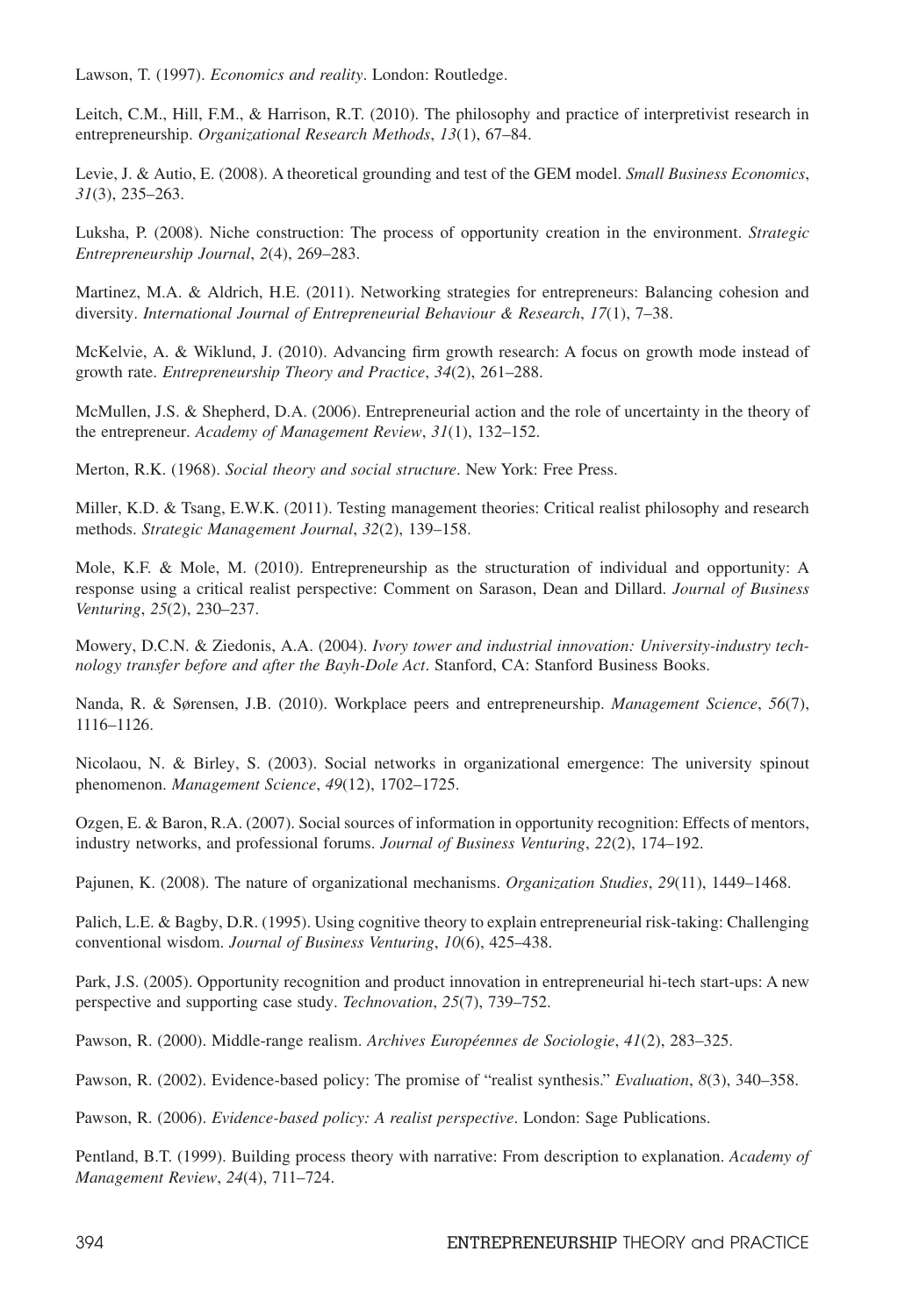Ramos-Rodríguez, A.-R., Medina-Garrido, J.-A., Lorenzo-Gómez, J.-D., & Ruiz-Navarro, J. (2010). What you know or who you know? The role of intellectual and social capital in opportunity recognition. *International Small Business Journal*, *28*(6), 566–582.

Reed, M. (2008). Exploring Plato's cave: Critical realism in the study of organization and management. In D. Barry & H. Hansen (Eds.), *The Sage handbook of new approaches in management and organization* (pp. 68–78). London: Sage Publications.

Rindova, V., Barry, D., & Ketchen, D.J. (2009). Entrepreneuring as emancipation. *Academy of Management Review*, *34*(3), 477–491.

Romme, A.G.L. (2003). Making a difference: Organization as design. *Organization Science*, *14*(5), 558–573.

Rousseau, D.M. (2006). Is there such a thing as "evidence-based management"? *Academy of Management Review*, *31*(2), 256–269.

Rousseau, D.M. (2012). Designing a better business school: Channelling Herbert Simon, addressing the critics, and developing actionable knowledge for professionalizing managers. *Journal of Management Studies*, *49*(3), 600–618.

Rousseau, D.M., Manning, J., & Denyer, D. (2008). Evidence in management and organizational science: Assembling the field's full weight of scientific knowledge through syntheses. *Academy of Management Annals*, *2*(1), 475–515.

Samuelsson, M. & Davidsson, P. (2009). Does venture opportunity variation matter? Investigating systematic process differences between innovative and imitative new ventures. *Small Business Economics*, *33*(2), 229– 255.

Sarason, Y., Dean, T., & Dillard, J.F. (2006). Entrepreneurship as the nexus of individual and opportunity: A structuration view. *Journal of Business Venturing*, *21*(3), 286–305.

Sarasvathy, S.D. (2001). Causation and effectuation: Toward a theoretical shift from economic inevitability to entrepreneurial contingency. *Academy of Management Review*, *26*(2), 243–263.

Sarasvathy, S.D. (2003). Entrepreneurship as a science of the artificial. *Journal of Economic Psychology*, *24*, 203–220.

Sarasvathy, S.D. (2004). Making it happen: Beyond theories of the firm to theories of firm design. *Entrepreneurship Theory and Practice*, *28*(6), 519–531.

Sarasvathy, S.D. & Dew, N. (2005). New market creation through transformation. *Journal of Evolutionary Economics*, *15*(5), 533–565.

Sarasvathy, S.D., Dew, N., Read, S., & Wiltbank, R. (2008). Designing organizations that design environments: Lessons from entrepreneurial expertise. *Organization Studies*, *29*(3), 331–350.

Sarasvathy, S.D., Forster, W.R., & Ramesh, A. (2013). From Goldilocks to Gump: A research agenda for entrepreneurial mechanisms design. *Academy of Management Best Paper Proceedings*, forthcoming.

Sarasvathy, S.D. & Venkataraman, S. (2011). Entrepreneurship as method: Open questions for an entrepreneurial future. *Entrepreneurship Theory and Practice*, *35*(1), 113–135.

Sayer, R.A. (2000). *Realism and social science*. London: Sage Publications.

Schumpeter, J. (1911). *Theorie der wirtschaftlichen Entwicklung*. Leipzig, Germany: Duncker & Humblot.

Schumpeter, J. (1942). *Capitalism, socialism and democracy*. New York: Harper and Brothers.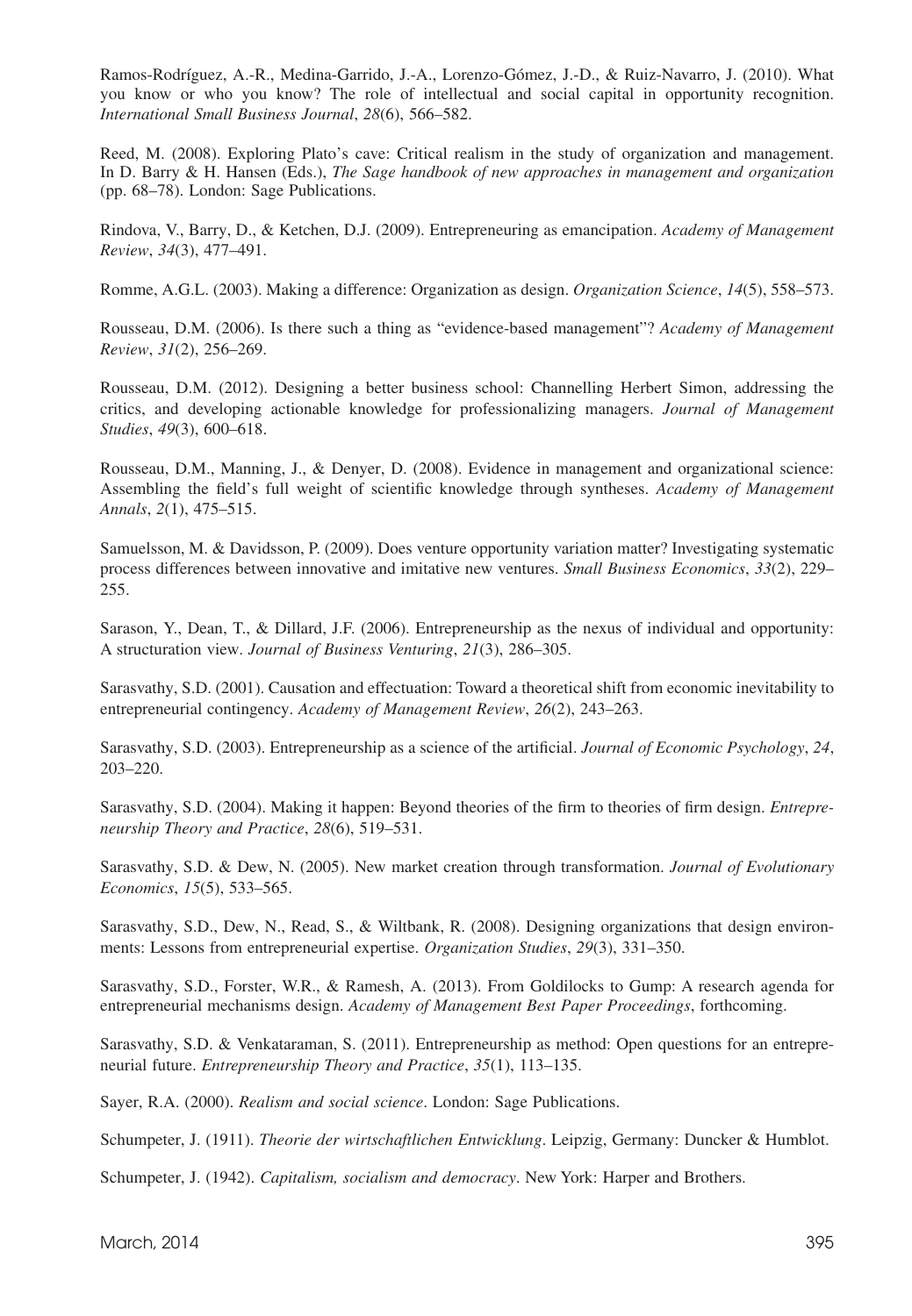Shane, S. (2000). Prior knowledge and the discovery of entrepreneurial opportunities. *Organization Science*, *11*(4), 448–469.

Shane, S. (2001). Technological opportunities and new firm creation. *Management Science*, *47*(2), 205–220.

Shane, S. (2003). *A general theory of entrepreneurship: The individual opportunity nexus*. Cheltenham, U.K.: Edward Elgar.

Shane, S. (2012). Reflections on the 2010 AMR decade award: Delivering on the promise of entrepreneurship as a field of research. *Academy of Management Review*, *37*(1), 10–20.

Shane, S. & Venkataraman, S. (2000). The promise of entrepreneurship as a field of research. *Academy of Management Review*, *25*(1), 217–226.

Shepherd, D.A. & DeTienne, D.R. (2005). Prior knowledge, potential financial reward, and opportunity identification. *Entrepreneurship Theory and Practice*, *29*(1), 91–112.

Short, J.C., Ketchen, D.J., Shook, C.L., & Ireland, R.D. (2010). The concept of "opportunity" in entrepreneurship research: Past accomplishments and future challenges. *Journal of Management*, *36*(1), 40–65.

Simon, H.A. (1996). *The sciences of the artificial*. Cambridge, MA: MIT Press.

Sine, W.D. & Lee, B.H. (2009). Tilting at windmills? The environmental movement and the emergence of the U.S. wind energy sector. *Administrative Science Quarterly*, *54*(1), 123–155.

Smith, B.R., Matthews, C.H., & Schenkel, M.T. (2008). Differences in entrepreneurial opportunities: The role of tacitness and codification in opportunity identification. *Journal of Small Business Management*, *47*(1), 38–57.

Stevenson, H.H. & Jarillo, J.C. (1990). A paradigm of entrepreneurship: Entrepreneurial management. *Strategic Management Journal*, *11*, 17–27.

Stuart, T. & Sorenson, O. (2003). The geography of opportunity: Spatial heterogeneity in founding rates and the performance of biotechnology firms. *Research Policy*, *32*(2), 229–253.

Stuart, T.E. & Sorenson, O. (2007). Strategic networks and entrepreneurial ventures. *Strategic Entrepreneurship Journal*, *1*(3–4), 211–227.

Tang, J. & Kacmar, K.M., & Busenitz, L. (2012). Entrepreneurial alertness in the pursuit of new opportunities. *Journal of Business Venturing*, *27*(1), 77–94.

Tominc, P. & Rebernik, M. (2007). Growth aspirations and cultural support for entrepreneurship: A comparison of post-socialist countries. *Small Business Economics*, *28*(2), 239–255.

Tranfield, D., Denyer, D., & Smart, P. (2003). Towards a methodology for developing evidence-informed management knowledge by means of systematic review. *British Journal of Management*, *14*(3), 207–222.

Tsoukas, H. (1989). The validity of idiographic research explanations. *Academy of Management Review*, *14*(4), 551–561.

Ucbasaran, D., Westhead, P., & Wright, M. (2007). Opportunity identification and pursuit: Does an entrepreneur's human capital matter? *Small Business Economics*, *30*(2), 153–173.

Ucbasaran, D., Westhead, P., & Wright, M. (2009). The extent and nature of opportunity identification by experienced entrepreneurs. *Journal of Business Venturing*, *24*(2), 99–115.

Van Aken, J.E. (2004). Management research based on the paradigm of the design sciences: The quest for field-tested and grounded technological rules. *Journal of Management Studies*, *41*(2), 219–246.